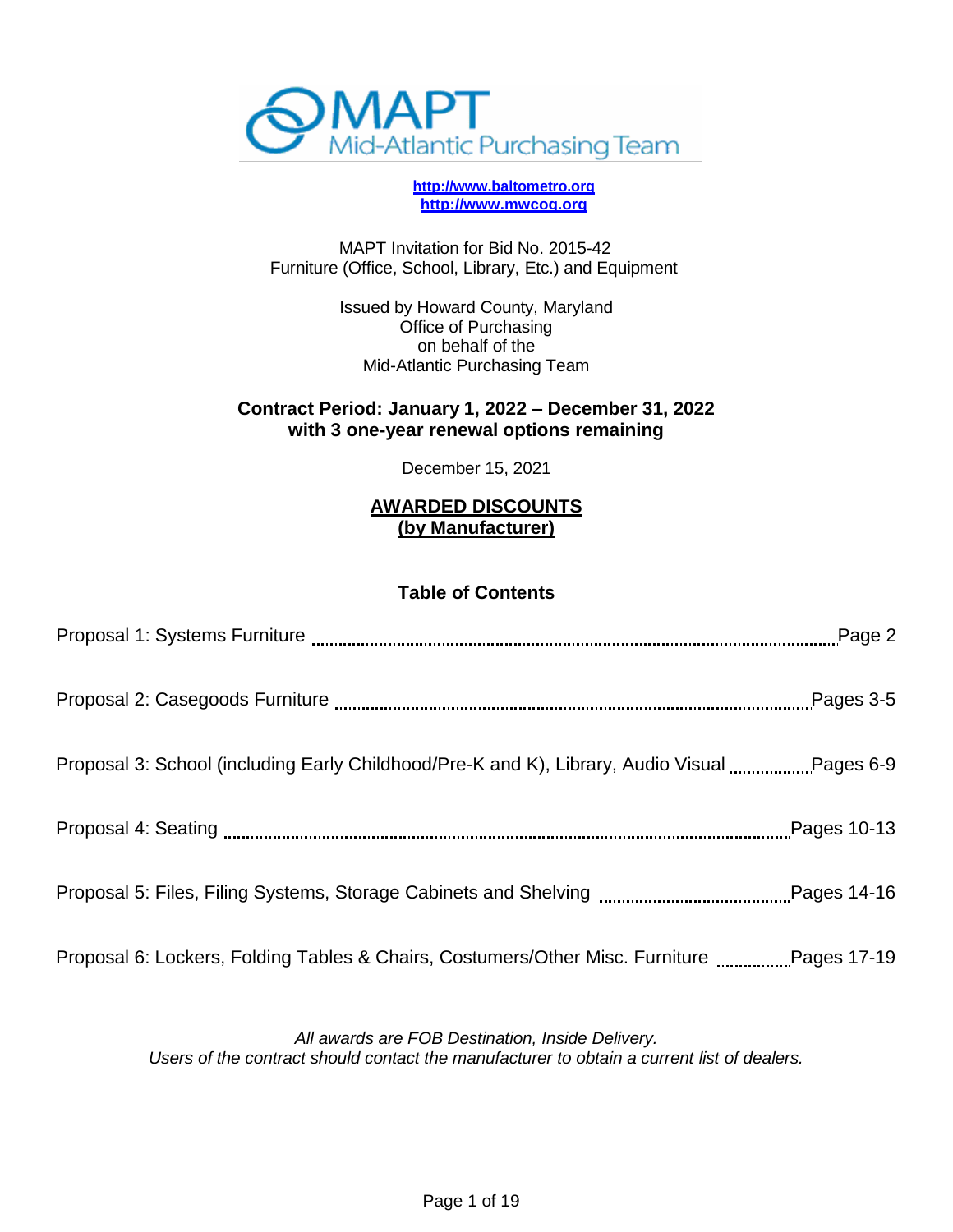# **Proposal 1: Systems Furniture**

| <b>Bidder with Highest Discount</b>      | <b>Manufacturer</b>                         | <b>Discount</b> | Environmentally<br><b>Preferred</b> | Quick<br><b>Ship</b>      |
|------------------------------------------|---------------------------------------------|-----------------|-------------------------------------|---------------------------|
| CBA / Charlotte, Inc.                    | AB&D                                        | 40%             | X                                   |                           |
| Agati, Inc.                              | Agati, Inc.                                 | 45%             |                                     |                           |
| Douron, Inc.                             | All Steel                                   | 61%             | X                                   | X                         |
| Edwards & Hill Office Furniture          | <b>AMQ</b>                                  | 50%             | X                                   | X                         |
| American Design Assoc., Inc.             | Artopex                                     | 46%             | X                                   | $\mathsf X$               |
| American Office Equipment Co., Inc.      | Canvas by Herman Miller                     | 64%             | X                                   |                           |
| American Design Assoc., Inc.             | Concord                                     | 40%             | X                                   | $\pmb{\times}$            |
| Fluidconcepts                            | Fluidconcepts                               | 50%             | X                                   | $\mathsf X$               |
| American Design Assoc., Inc.             | Friant                                      | 48%             | X                                   | $\pmb{\times}$            |
| Douron, Inc.                             | Global Compile                              | 56%             | X                                   | $\mathsf X$               |
| Douron, Inc.                             | Global Evolve                               | 55.50%          | $\overline{\mathsf{X}}$             | $\mathsf X$               |
| STORAGELogic of Maryland, Inc.           | <b>Hamilton Sorter</b>                      | 24%             | X                                   |                           |
| Price Modern, LLC                        | <b>Haworth Premise</b>                      | 68%             | X                                   | $\mathsf{X}$              |
| Price Modern, LLC                        | Haworth                                     | 71%             | X                                   | X                         |
|                                          | Unigroup/Compose                            |                 |                                     |                           |
| Douron, Inc.                             | Hon                                         | 60%             | $\sf X$                             | X                         |
| Inscape                                  | Inscape                                     | 57%             |                                     |                           |
| Interior Concepts Corp.                  | <b>Interior Concepts</b>                    | 55%             | X                                   |                           |
| Douron, Inc.                             | Invincible                                  | 49.40%          |                                     |                           |
| Kimball Office, Inc.                     | Kimball Office, Inc.                        | 63%             | X                                   | $\mathsf X$               |
| MOI, Inc.                                | Knoll North America                         | 54%             | X                                   | $\boldsymbol{\mathsf{X}}$ |
| MOI, Inc.                                | Knoll Quickship                             | 54%             | X                                   | $\mathsf X$               |
| Douron, Inc.                             | Krueger International (KI)                  | 48%             | X                                   |                           |
| American Office Equipment Co., Inc.      | Layout Studio by Herman<br>Miller           | 46%             | X                                   |                           |
| Douron, Inc.                             | <b>LOFTwall</b>                             | 20.20%          |                                     |                           |
| Marvel Group, Inc. dba Marvel            | Marvel                                      | 40%             | X                                   | X                         |
| <b>Maryland Correctional Enterprises</b> | <b>Maryland Correctional</b><br>Enterprises | 0%              | X                                   | X                         |
| Maxon Furniture, Inc.                    | Maxon Furniture, Inc.                       | 75%             | X                                   |                           |
| <b>National Office Furniture</b>         | <b>National Office Furniture</b>            | 50%             | X                                   | X                         |
| Groupe Lacasse, LLC                      | Nvision                                     | 55%             | $\mathsf{X}$                        | X                         |
| MOI, Inc.                                | <b>OFS</b>                                  | 64.80%          |                                     |                           |
| Douron, Inc.                             | Omega                                       | 74%             | $\mathsf{X}$                        | $\mathsf{X}$              |
| TSRC, Inc. The Supply Room Companies     | Open Plan Systems                           | 60%             | $\overline{X}$                      | $\mathsf{X}$              |
| Palmieri Furniture                       | Palmieri                                    | 30%             | X                                   |                           |
| Paragon Furniture                        | Paragon Furniture                           | 40%             | X                                   |                           |
| Regency Seating, Inc.                    | Regency Seating, Inc.                       | 50%             |                                     | X                         |
| Douron, Inc.                             | <b>Right Angle</b>                          | 47.20%          |                                     | $\boldsymbol{\mathsf{X}}$ |
| American Design Assoc., Inc.             | <b>RSI</b>                                  | 46%             | Χ                                   | X                         |
| Steelcase, Inc.                          | Steelcase                                   | 57%             | X                                   | $\mathsf X$               |
| American Design Assoc., Inc.             | Tayco                                       | 40%             | Χ                                   | $\mathsf X$               |
| Teknion, LLC                             | Teknion, LLC                                | 61.18%          | X                                   | $\mathsf X$               |
| <b>Trendway Corporation</b>              | <b>Trendway Corporation</b>                 | 55%             | X                                   | $\pmb{\times}$            |
| Douron, Inc.                             | Workrite                                    | 45%             | $\mathsf{X}$                        | X                         |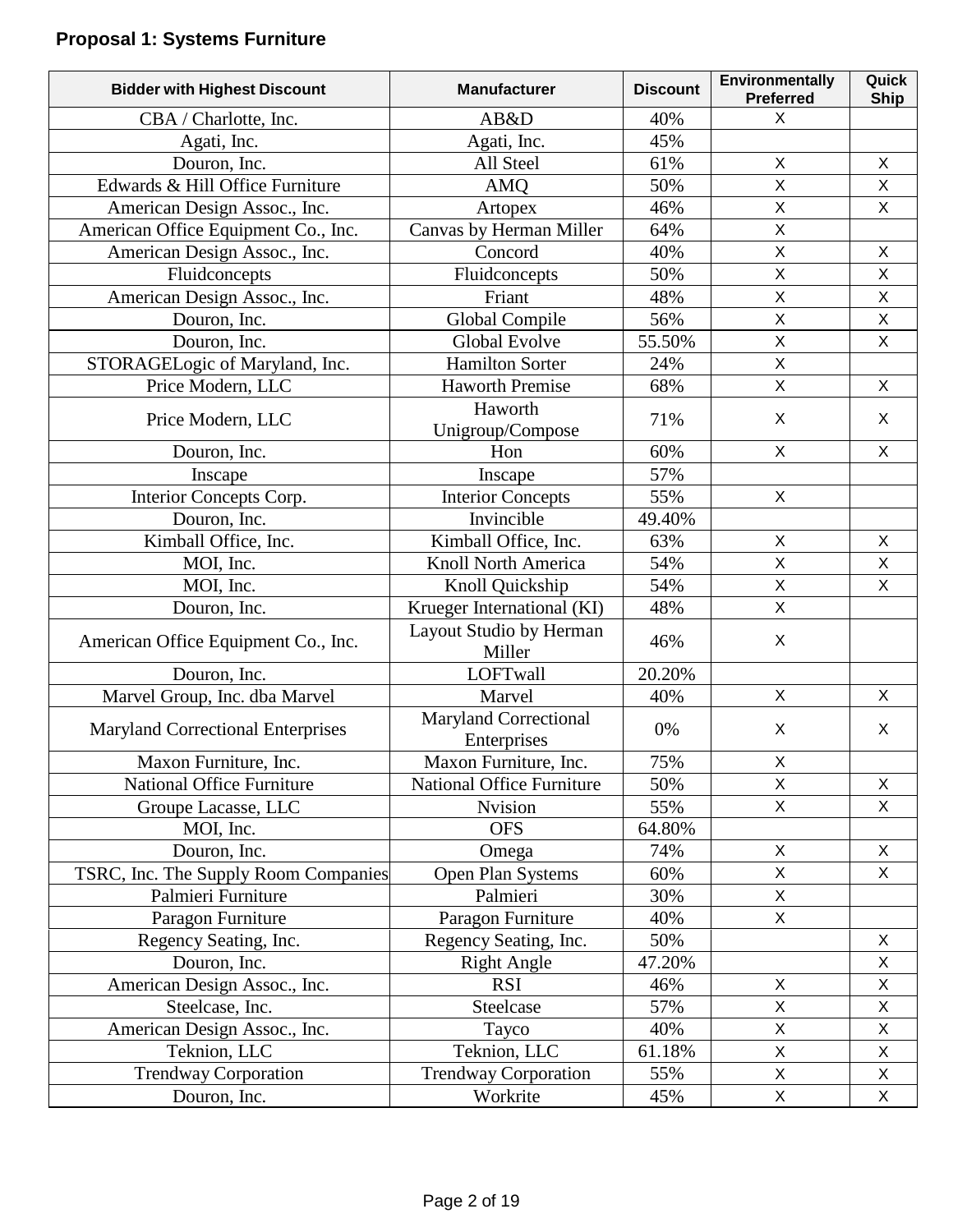# **Proposal 2: Casegoods Furniture**

| <b>Bidder with Highest Discount</b>                     | <b>Manufacturer</b>                                        | <b>Discount</b> | Environmentally<br><b>Preferred</b> | Quick<br><b>Ship</b> |
|---------------------------------------------------------|------------------------------------------------------------|-----------------|-------------------------------------|----------------------|
| CBA / Charlotte, Inc.                                   | AB&D                                                       | 40%             | X                                   |                      |
| American Design Assoc., Inc.                            | <b>ACCO</b> Data                                           | 40.10%          | X                                   | X                    |
| American Design Assoc., Inc.                            | Adelphia                                                   | 42.10%          | X                                   |                      |
| Agati, Inc.                                             | Agati, Inc.                                                | 45%             |                                     |                      |
| MDM Office Systems, Inc. dba Standard<br>Office Supply  | Alera                                                      | 52.20%          | X                                   | X                    |
| Douron, Inc.                                            | Allsteel                                                   | 56.50%          | X                                   | X                    |
| American Design Assoc., Inc.                            | <b>Arnold Contract</b>                                     | 32%             | X                                   |                      |
| American Design Assoc., Inc.                            | Artcobell                                                  | 48.10%          | X                                   | $\mathsf{X}$         |
| School Specialty, Inc.                                  | <b>BALT</b>                                                | 45%             | X                                   | X                    |
| Douron, Inc.                                            | Basyx                                                      | 44.60%          |                                     | $\mathsf{X}$         |
| Library Interiors, Inc.                                 | <b>Big Cozy Books</b>                                      | 10%             | X                                   |                      |
| American Design Assoc., Inc.                            | <b>Boss Office</b>                                         | 38%             | $\mathsf{X}$                        | $\mathsf{X}$         |
| Brodart Co.                                             | <b>Brodart</b>                                             | 44%             | $\mathsf{X}$                        |                      |
| Douron, Inc.                                            | Candex                                                     | .48%            |                                     | X                    |
| American Office Equipment Co., Inc.                     | Canvas by Herman Miller                                    | 64%             | $\mathsf{X}$                        |                      |
| Diversified Educational Systems, Inc.                   | Case Systems, Inc.                                         | 38%             | X                                   |                      |
| American Design Assoc., Inc.                            | Cherryman                                                  | 40%             | X                                   | X                    |
| Douron, Inc.                                            | Community                                                  | 49%             | X                                   | X                    |
| <b>Conset America</b>                                   | <b>Conset America</b>                                      | 40%             |                                     | X                    |
| Corilam Fabricating Co.                                 | Corilam Fabricating Co.                                    | 40%             | $\mathsf{X}$                        |                      |
| American Design Assoc., Inc.                            | <b>Desk Makers</b>                                         | 35%             | $\overline{X}$                      | X                    |
| Ditto Sales, Inc. dba Versteel                          | Ditto Sales, Inc. dba<br>Versteel                          | 40%             | X                                   | X                    |
| American Design Assoc., Inc.                            | Diversified Woodcrafts                                     | 54.10%          | X                                   | $\mathsf{X}$         |
| American Design Assoc., Inc.                            | <b>DSI</b> Industries                                      | 40%             | X                                   | X                    |
| Douron, Inc.                                            | Douron Library<br>International                            | 43.70%          |                                     | $\mathsf{X}$         |
| Douron, Inc.                                            | <b>ERG</b> International                                   | 42.80%          | $\mathsf{X}$                        | $\mathsf{X}$         |
| Fairway Holdings, Inc.<br>dba Berco Furniture Solutions | Fairway Holdings, Inc.<br>dba Berco Furniture<br>Solutions | 50%             |                                     |                      |
| Commercial Furniture Group, Inc.                        | Falcon                                                     | 45%             | $\mathsf{X}$                        |                      |
| Douron, Inc.                                            | <b>Fixtures</b>                                            | 45.30%          | $\mathsf{X}$                        | X                    |
| Douron, Inc.                                            | Fleetwood                                                  | 32.60%          |                                     | X                    |
| Fluidconcepts                                           | Fluidconcepts                                              | 50%             | $\mathsf{X}$                        | X                    |
| CBA / Charlotte, Inc.                                   | F W Lombard                                                | 40%             |                                     |                      |
| Douron, Inc.                                            | Global                                                     | 55.70%          | X                                   | X                    |
| American Design Assoc., Inc.                            | Grafco                                                     | 25%             | X                                   | X                    |
| Dancker, Sellew & Douglas, Inc.                         | <b>Great Openings</b>                                      | 59%             | X                                   |                      |
| Groupe Lacasse, LLC                                     | Groupe Lacasse, LLC                                        | 45%             | X                                   | X                    |
| Douron, Inc.                                            | Hale                                                       | 38.90%          | X                                   | X                    |
| STORAGELogic of Maryland, Inc.                          | <b>Hamilton Sorter</b>                                     | 24%             | X                                   |                      |
| Hann Manufacturing, Inc. dba Hann                       | Hann                                                       | 40%             | X                                   | X                    |
| Zoom, Inc.                                              | Haskell                                                    | 55%             |                                     |                      |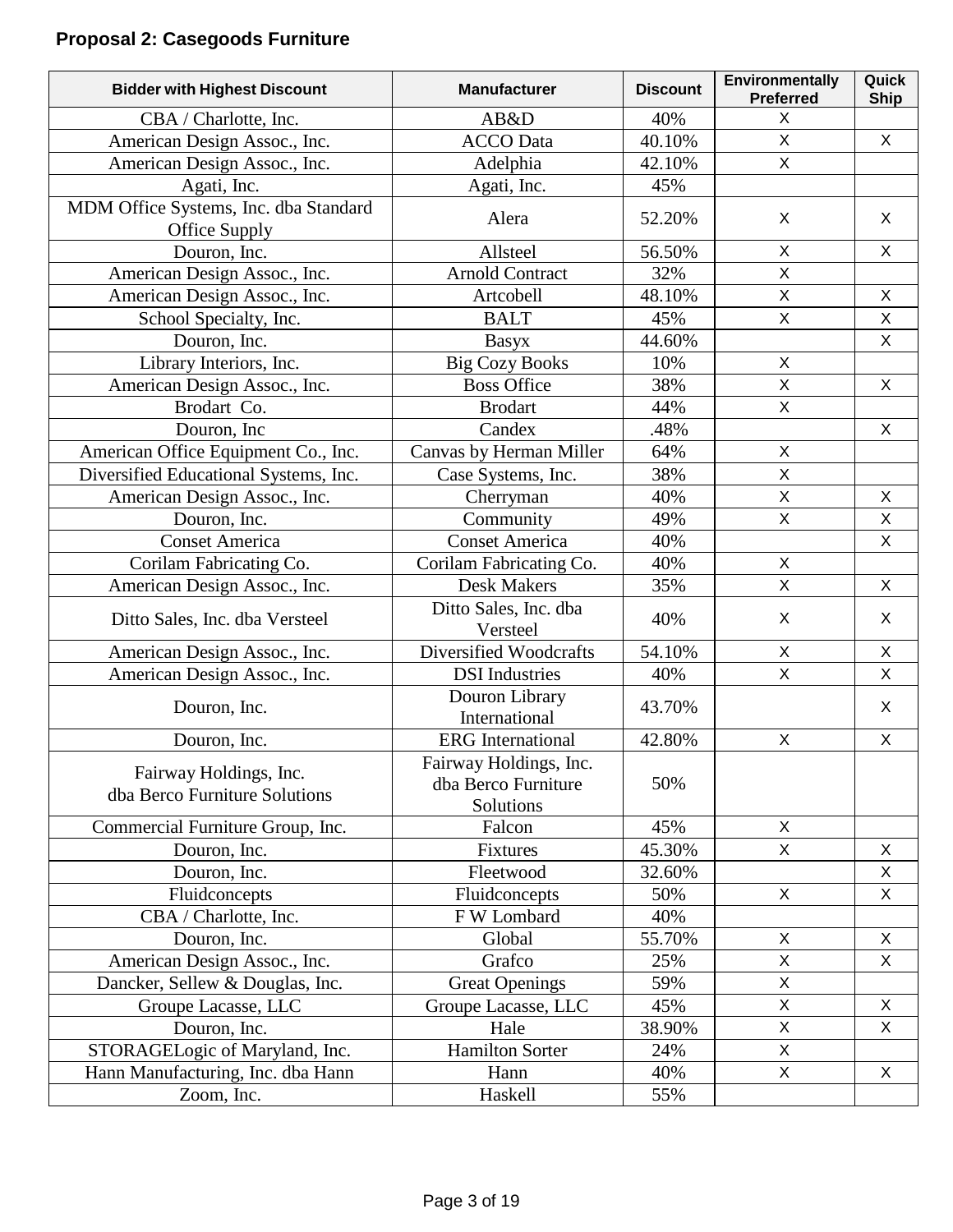# **Proposal 2: Casegoods Furniture (continued)**

| <b>Bidder with Highest Discount</b>      | <b>Manufacturer</b>                              | <b>Discount</b> | Environmentally<br><b>Preferred</b> | Quick<br><b>Ship</b> |
|------------------------------------------|--------------------------------------------------|-----------------|-------------------------------------|----------------------|
| Price Modern, LLC                        | <b>Haworth Metal</b>                             | 63%             | X                                   | X                    |
| Price Modern, LLC                        | Haworth Wood                                     | 53%             | X                                   | X                    |
| High Point Furniture Industries, Inc.    | <b>High Point Furniture</b><br><b>Industries</b> | 49%             | X                                   | X                    |
| Rudolph's Office & Computer Supply       | Hirsh                                            | 52%             | X                                   | $\mathsf{X}$         |
| Douron, Inc.                             | Hon                                              | 56%             | $\mathsf{X}$                        | $\mathsf X$          |
| Humanscale Corporation                   | Humanscale Corporation                           | 42%             | X                                   | X                    |
| Library Interiors, Inc.                  | Iglooplay                                        | 10%             | $\mathsf{X}$                        |                      |
| Indiana Furniture Industries, Inc.       | Indiana Furniture                                | 51%             | X                                   |                      |
| Douron, Inc.                             | Inline                                           | 54.10%          |                                     | X                    |
| American Design Assoc., Inc.             | <b>Intelligent Office Furniture</b><br>(IOF)     | 40%             | X                                   | X                    |
| Interior Concepts Corp.                  | <b>Interior Concepts</b>                         | 55%             | X                                   |                      |
| Douron, Inc.                             | Invincible                                       | 49.40%          | $\mathsf{X}$                        | X                    |
| Ironwood Manufacturing dba Ironwood      | Ironwood                                         | 40%             | $\pmb{\times}$                      | X                    |
| American Design Assoc., Inc.             | Jasper Desk                                      | 42%             | $\mathsf{X}$                        | $\mathsf X$          |
| Douron, Inc.                             | <b>JSI</b>                                       | 51.40%          | $\pmb{\times}$                      | $\mathsf{X}$         |
| Kimball Office, Inc.                     | Kimball Office, Inc.                             | 53%             | $\mathsf X$                         | $\mathsf X$          |
| MOI, Inc.                                | Knoll                                            | 54%             | $\overline{X}$                      | $\mathsf{X}$         |
| Douron, Inc.                             | Krueger International (KI)                       | 42%             | $\mathsf{X}$                        |                      |
| Washington Office Interiors, LLC         | Krug                                             | 45%             | $\mathsf{X}$                        | X                    |
| American Office Equipment Co., Inc.      | Layout Studio by Herman<br>Miller                | 46%             | X                                   |                      |
| Diversified Educational Systems, Inc.    | Leonard Peterson &<br>Company                    | 38%             | X                                   |                      |
| Library Interiors, Inc.                  | Library Interiors Millwork                       | 40%             | X                                   |                      |
| American Design Assoc., Inc.             | Links                                            | 41%             | $\mathsf{X}$                        | X                    |
| American Design Assoc., Inc.             | Logiflex                                         | 40%             | X                                   | X                    |
| Rudolph's Office & Computer Supply       | Lorell                                           | 52%             | $\mathsf X$                         | $\mathsf X$          |
| TSRC, Inc. the Supply Room Companies     | Lorell                                           | 52%             | $\mathsf X$                         | $\mathsf X$          |
| Marvel Group, Inc. dba Marvel            | Marvel                                           | 40%             | X                                   | X                    |
| <b>Maryland Correctional Enterprises</b> | Maryland Correctional<br>Enterprises             | 0%              | X                                   | X                    |
| Maxon Furniture, Inc.                    | Maxon Furniture, Inc.                            | 64%             | $\mathsf{X}$                        |                      |
| Safco Products Co. dba Mayline           | <b>Mayline Group</b>                             | 50%             |                                     |                      |
| Liberty Systems, Inc.                    | Media Technologies                               | 35%             | X                                   |                      |
| Library Interiors, Inc.                  | Moduform/Library Bureau<br>Wood                  | 25%             | X                                   |                      |
| <b>National Office Furniture</b>         | National Office Furniture                        | 50%             | X                                   | X                    |
| Groupe Lacasse, LLC                      | Neocase                                          | 20%             | X                                   |                      |
| Douron, Inc.                             | Nienkamper (ICF Group)                           | 43.30%          |                                     |                      |
| Nova Solutions, Inc.                     | <b>Nova</b>                                      | 45%             |                                     |                      |
| Douron, Inc.                             | Nucraft                                          | 45.30%          | X                                   | X                    |
| American Design Assoc., Inc.             | <b>Office Source</b>                             | 40%             | X                                   | X                    |
| American Design Assoc., Inc.             | Office Star                                      | 44.10%          | X                                   | X                    |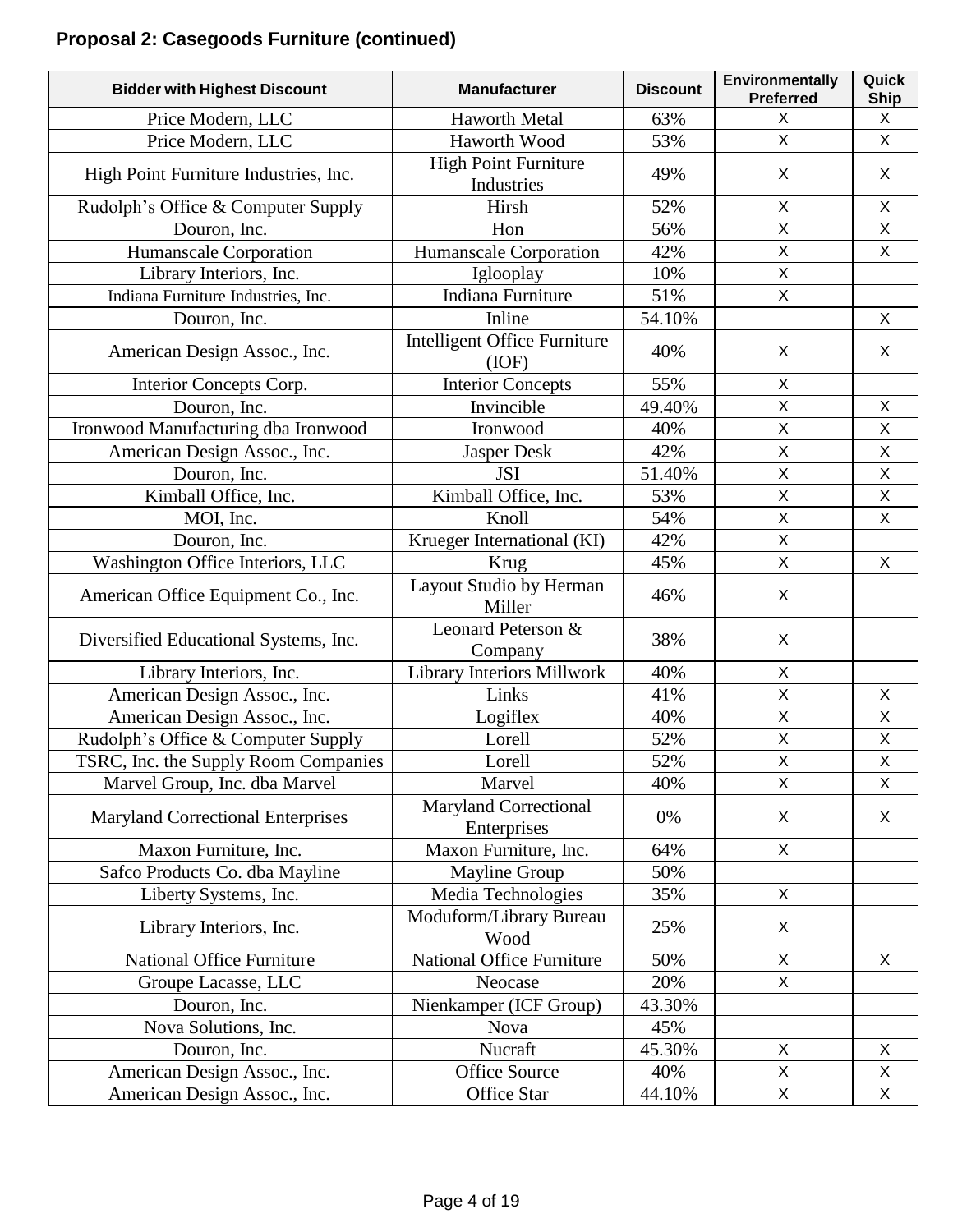# **Proposal 2: Casegoods Furniture (continued)**

| <b>Bidder with Highest Discount</b>              | <b>Manufacturer</b>                           | <b>Discount</b> | Environmentally<br><b>Preferred</b> | Quick<br><b>Ship</b> |
|--------------------------------------------------|-----------------------------------------------|-----------------|-------------------------------------|----------------------|
| Douron, Inc.                                     | Offices To Go (OTG)                           | 47%             |                                     | $\mathsf{X}$         |
| School Specialty, Inc.                           | <b>OFM</b>                                    | 57%             |                                     |                      |
| MOI, Inc.                                        | <b>OFS</b>                                    | 62.40%          | $\mathsf{X}$                        | $\mathsf X$          |
| TSRC, Inc. The Supply Room Companies             | Open Plan Systems                             | 60%             |                                     | $\mathsf{X}$         |
| Palmieri Furniture                               | Palmieri Library Furniture                    | 30%             | X                                   |                      |
| Douron, Inc.                                     | Paoli                                         | 54%             | $\overline{\mathsf{X}}$             | $\mathsf{X}$         |
| <b>Cromwell Valley Business Interiors</b>        | PLI Office                                    | 43%             |                                     |                      |
| Regency Seating, Inc.                            | Regency Seating, Inc.                         | 50%             |                                     | X                    |
| American Office Equipment Co., Inc.              | Renew & Everywhere<br>Tables by Herman Miller | 62%             | X                                   |                      |
| Arcon Resources, Inc. dba Revolution<br>Products | <b>Revolution Products</b>                    | 50%             | X                                   |                      |
| Douron, Inc.                                     | Russwood                                      | 50%             |                                     | X                    |
| Zoom, Inc.                                       | Safco                                         | 51.40%          | $\mathsf{X}$                        | $\mathsf{X}$         |
| Douron, Inc.                                     | <b>Smith Systems</b>                          | 41.30%          | $\overline{\mathsf{X}}$             | $\overline{X}$       |
| Douron, Inc.                                     | Special T                                     | 48.60%          |                                     |                      |
| Steelcase, Inc.                                  | Steelcase                                     | 46%             | $\mathsf{X}$                        | $\mathsf{X}$         |
| American Design Assoc., Inc.                     | <b>Sterling Tree</b>                          | 37%             | $\overline{\mathsf{x}}$             |                      |
| American Design Assoc., Inc.                     | St. Timothy                                   | 40%             | $\mathsf X$                         | X                    |
| Douron, Inc.                                     | <b>Stylex</b>                                 | 45.20%          | $\mathsf{X}$                        | $\mathsf{X}$         |
| Teknion, LLC                                     | Teknion Wood, LLC                             | 51.39%          | $\overline{X}$                      | $\mathsf{X}% _{0}$   |
| Rudolph's Office & Computer Supply               | Tennsco                                       | 45%             | $\mathsf{X}$                        | X                    |
| Diversified Educational Systems, Inc.            | <b>Tesco Learning</b><br>Environments         | 42.50%          | X                                   |                      |
| Commercial Furniture Group, Inc.                 | Thonet                                        | 45%             | $\mathsf{X}$                        |                      |
| <b>Trendway Corporation</b>                      | <b>Trendway Corporation</b>                   | 55%             | $\mathsf{X}$                        | X                    |
| Groupe Lacasse, LLC                              | <b>United Chair</b>                           | 45%             | $\mathsf{X}$                        | $\mathsf{X}$         |
| Douron, Inc.                                     | Virco                                         | 65.50%          | $\overline{X}$                      | $\mathsf{X}% _{0}$   |
| American Design Assoc., Inc.                     | VS America                                    | 16%             | $\mathsf X$                         | X                    |
| Everest Expedition, LLC<br>dba The Worden Co.    | Worden                                        | 41.50%          | X                                   |                      |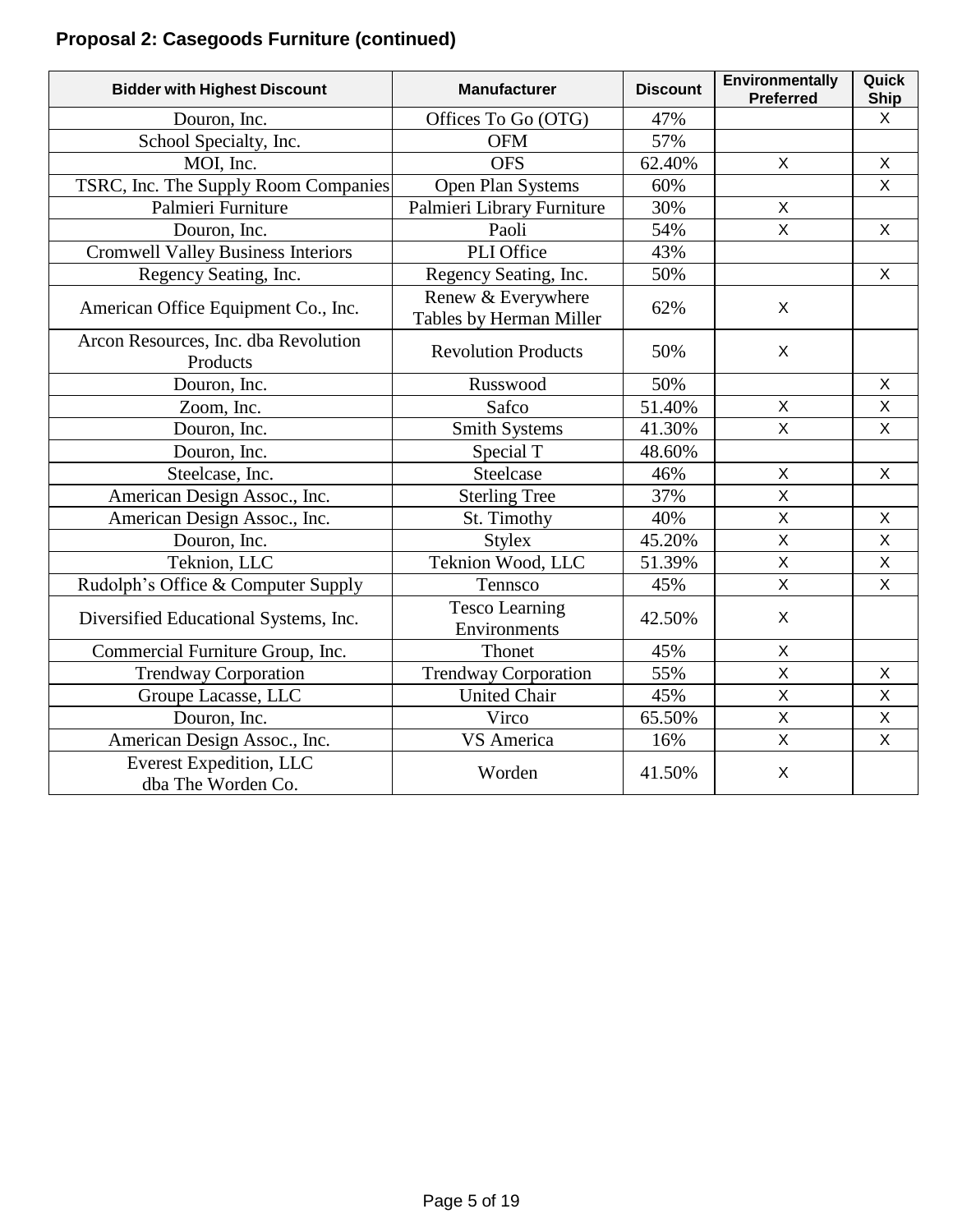### **Proposal 3: School (including Early Childhood/Pre-K and K), Library, Audio Visual Furniture**

| <b>Bidder with Highest Discount</b>                           | <b>Manufacturer</b>                             | <b>Discount</b> | <b>Environmentally</b><br><b>Preferred</b> | Quick<br><b>Ship</b> |
|---------------------------------------------------------------|-------------------------------------------------|-----------------|--------------------------------------------|----------------------|
| CBA / Charlotte, Inc.                                         | AB&D                                            | 40%             | X                                          |                      |
| School Specialty, Inc.                                        | <b>ABC</b> Furnishings                          | 67%             | $\mathsf{X}$                               |                      |
| American Design Assoc., Inc.                                  | Adelphia                                        | 42.10%          | $\mathsf X$                                |                      |
| American Office Equipment Co., Inc.                           | Aeron by Herman Miller                          | 48%             | X                                          |                      |
| Agati, Inc.                                                   | Agati, Inc.                                     | 45%             |                                            |                      |
| MDM Office Systems, Inc. dba Standard<br>Office Supply        | Alera                                           | 52.20%          | X                                          | X                    |
| American Design Assoc., Inc.                                  | <b>Allied Plastic</b>                           | 40.10%          | $\mathsf X$                                | $\pmb{\times}$       |
| Zoom, Inc.                                                    | Angeles                                         | 40.60%          | X                                          | X                    |
| American Design Assoc., Inc.                                  | Artco-Bell                                      | 48.10%          | X                                          | $\pmb{\times}$       |
| American Design Assoc., Inc.                                  | <b>BBF</b> Bush                                 | 40.10%          | $\mathsf X$                                | $\pmb{\times}$       |
| Library Interiors, Inc.                                       | <b>Big Cozy Books</b>                           | 10%             | X                                          |                      |
| BioFit Engineered Products, L.P.                              | <b>BioFit</b>                                   | 35%             |                                            |                      |
| School Specialty, Inc.                                        | Bird-in-Hand                                    | 67%             | X                                          |                      |
| Borgo Upholstery Limited O/A Borgo<br><b>Contract Seating</b> | <b>Borgo Contract Seating</b>                   | 55%             | X                                          | $\sf X$              |
| Brodart Co.                                                   | <b>Brodart</b>                                  | 44%             | X                                          |                      |
| School Specialty, Inc.                                        | Califone                                        | 29%             |                                            | $\mathsf{X}$         |
| Douron, Inc.                                                  | Candex                                          | 48%             |                                            | X                    |
| American Office Equipment Co., Inc.                           | Canvas by Herman Miller                         | 64%             | X                                          |                      |
| American Office Equipment Co., Inc.                           | Caper by Herman Miller                          | 50%             | X                                          |                      |
| American Office Equipment Co., Inc.                           | Carolina Business Furniture                     | 47%             | $\mathsf{X}$                               |                      |
| Diversified Educational Systems, Inc.                         | Case Systems, Inc.                              | 38%             | X                                          |                      |
| American Office Equipment Co., Inc.                           | Celle by Herman Miller                          | 48%             | X                                          |                      |
| Douron, Inc.                                                  | Claridge                                        | 35%             |                                            | X                    |
| Douron, Inc.                                                  | <b>Clarin Seating</b>                           | 42.80%          |                                            | X                    |
| School Specialty, Inc.                                        | <b>Classroom Select</b>                         | 67%             | X                                          | $\pmb{\times}$       |
| American Design Assoc., Inc.                                  | Columbia                                        | 44.10%          | X                                          |                      |
| Douron, Inc.                                                  | Community                                       | 49%             | $\mathsf X$                                | X                    |
| School Specialty, Inc.                                        | Copernicus Educational<br>Products              | 34%             |                                            | X                    |
| Corilam Fabricating Co.                                       | Corilam Fabricating Co.                         | 40%             | X                                          |                      |
| TSRC, Inc. The Supply Room Companies                          | Correll                                         | 41.50%          |                                            |                      |
| School Specialty, Inc.                                        | DaLite                                          | 10%             |                                            |                      |
| Dauphin North America                                         | Dauphin North America                           | 50%             | X                                          |                      |
| David Edward Company                                          | David Edward Company                            | 45%             | X                                          | X                    |
| Ditto Sales, Inc. dba Versteel                                | Ditto Sales, Inc. dba<br>Versteel               | 40%             | X                                          | X                    |
| American Design Assoc., Inc.                                  | Diversified Woodcrafts                          | 54.10%          | $\mathsf{X}$                               | X                    |
| American Office Equipment Co., Inc.                           | Eames Aluminum Group by<br>Herman Miller        | 43%             | X                                          |                      |
| American Office Equipment Co., Inc.                           | Eames Molded & Plastic<br>Wire by Herman Miller | 37%             | X                                          |                      |
| American Office Equipment Co., Inc.                           | Eames Shell Chair by<br>Herman Miller           | 43%             | X                                          |                      |
| American Design Assoc., Inc.                                  | ECR4Kids                                        | 27.10%          | X                                          | X                    |
| Rudolph's Office & Computer Supply                            | Egan                                            | 40%             | X                                          | X                    |
| American Office Equipment Co., Inc.                           | Embody by Herman Miller                         | 46%             | X                                          |                      |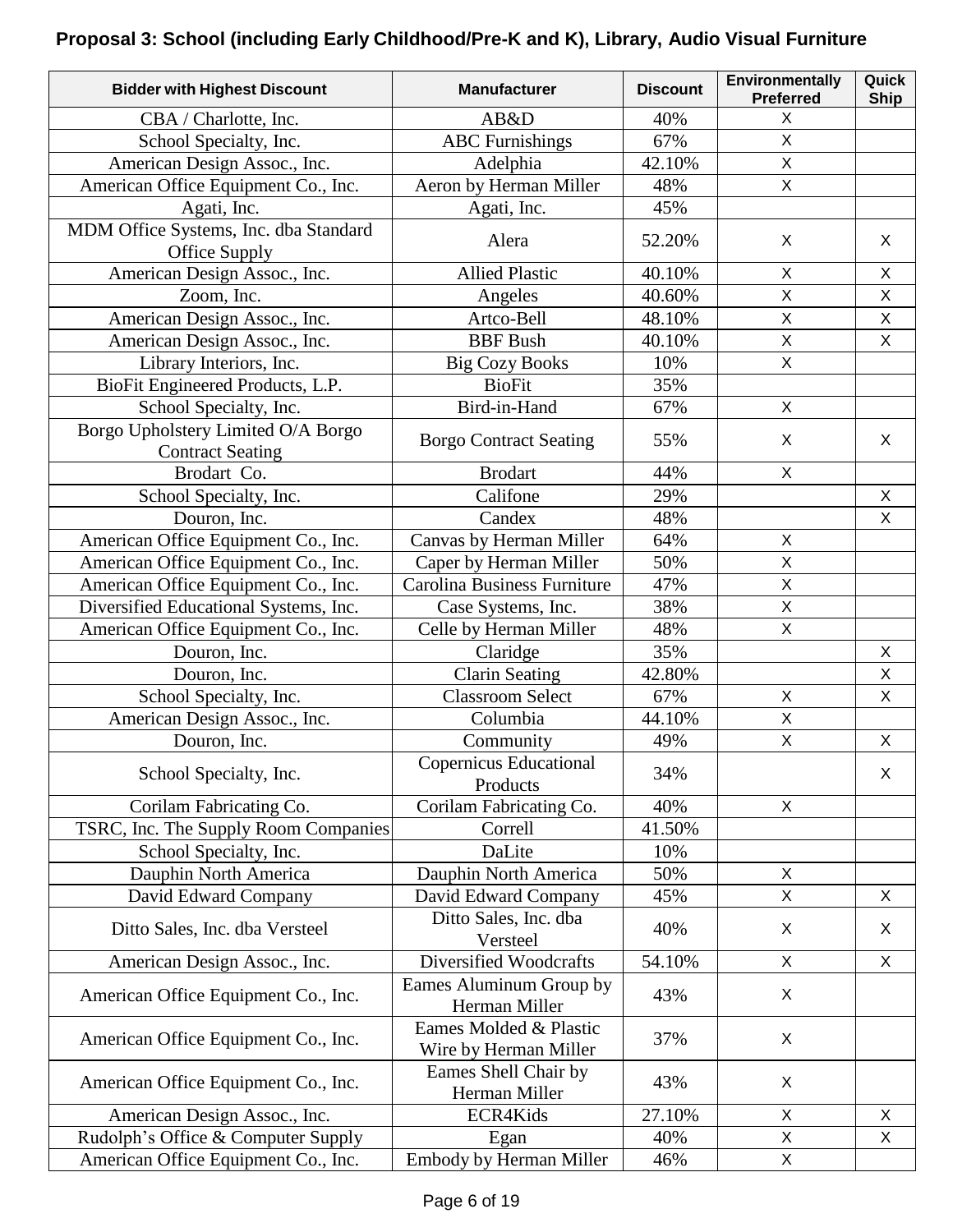### **Proposal 3: School (including Early Childhood/Pre-K and K), Library, Audio Visual Furniture (continued)**

| 50%<br>Melos, Inc.<br>Estey<br>32.60%<br>$\sf X$<br>$\pmb{\times}$<br>Douron, Inc.<br>Fleetwood<br>$\sf X$<br>Fluidconcepts<br>Fluidconcepts<br>X<br>50%<br>FW Lombard<br>40%<br>CBA / Charlotte, Inc.<br>33%<br>School Specialty, Inc.<br>Georgia Chair<br>School Specialty, Inc.<br>43%<br>Ghent<br>X<br>Global<br>55.70%<br>X<br>Douron, Inc.<br>X<br>$\sf X$<br>25%<br>$\mathsf{X}$<br>American Design Assoc., Inc.<br>Grafco<br>Edwards & Hill Office Furniture<br>40%<br>Gressco Library<br>Χ<br>$\mathsf{X}$<br>40%<br>Rudolph's Office & Computer Supply<br>Gressco<br>$\mathsf X$<br>Groupe Lacasse, LLC<br>Groupe Lacasse, LLC<br>45%<br>X<br>X<br>X<br>Hann Manufacturing, Inc. dba Hann<br>40%<br>Hann<br>55%<br>Zoom, Inc.<br>Haskell<br>American Design Assoc., Inc.<br>$\mathsf{X}$<br>$\pmb{\times}$<br>Hekman<br>38.50%<br>Hi5 Furniture, Inc.<br>Hi5 Furniture, Inc.<br>45%<br>60%<br>MOI, Inc.<br>Highmark<br>X<br>X<br><b>High Point Furniture</b><br>X<br>X<br>High Point Furniture Industries, Inc.<br>49%<br>Industries<br>53.50%<br>Douron, Inc.<br>Hon<br>X<br>X<br>$\sf X$<br>X<br>Humanscale Corporation<br>42%<br>Humanscale Corporation<br>$\mathsf{X}% _{0}$<br>25%<br>School Specialty, Inc.<br><b>ID</b> Systems<br>10%<br>$\mathsf X$<br>Library Interiors, Inc.<br>Iglooplay<br>55%<br>$\sf X$<br>Interior Concepts Corp.<br><b>Interior Concepts</b><br>Indiana Furniture<br>$\sf X$<br>51%<br>Indiana Furniture Industries, Inc.<br>38%<br>$\sf X$<br>Washington Office Interiors, LLC<br>X<br>Intensa<br>$\sf X$<br>Ironwood Manufacturing dba Ironwood<br>40%<br>$\boldsymbol{\mathsf{X}}$<br>Ironwood<br>$\mathsf X$<br>$\pmb{\times}$<br>Douron, Inc.<br>45.30%<br><b>Izzy</b><br>Jonti-Craft, Inc.<br>Jonti-Craft<br>5%<br>$\mathsf X$<br>$\mathsf X$<br>Knoll<br>54%<br>MOI, Inc.<br>X<br>Korners for Kids<br>67%<br>School Specialty, Inc.<br>X<br>Krueger International (KI)<br>42%<br>Douron, Inc.<br>$\mathsf X$<br>Lakeshore Learning Materials<br>Lakeshore Learning<br>7%<br>Layout Studio by Herman<br>American Office Equipment Co., Inc.<br>X<br>46%<br>Miller<br>Leonard Peterson &<br>Diversified Educational Systems, Inc.<br>38%<br>X<br>Company<br>43%<br>Lesro Industries, Inc.<br>X<br>Lesro<br>Sommer Metalcraft Corp.<br>Library Bureau Steel<br>40%<br><b>SafeStak</b><br><b>DBA Library Bureau Steel</b><br>Library Bureau Steel<br>Sommer Metalcraft Corp.<br>40%<br><b>DBA Library Bureau Steel</b><br>SpaceMax<br><b>Library Interiors Custom</b><br>X<br>Library Interiors, Inc.<br>40%<br>Millwork<br>Locale by Herman Miller<br>American Office Equipment Co., Inc.<br>53%<br>X | <b>Bidder with Highest Discount</b> | <b>Manufacturer</b> | <b>Discount</b> | Environmentally<br><b>Preferred</b> | Quick<br><b>Ship</b> |
|------------------------------------------------------------------------------------------------------------------------------------------------------------------------------------------------------------------------------------------------------------------------------------------------------------------------------------------------------------------------------------------------------------------------------------------------------------------------------------------------------------------------------------------------------------------------------------------------------------------------------------------------------------------------------------------------------------------------------------------------------------------------------------------------------------------------------------------------------------------------------------------------------------------------------------------------------------------------------------------------------------------------------------------------------------------------------------------------------------------------------------------------------------------------------------------------------------------------------------------------------------------------------------------------------------------------------------------------------------------------------------------------------------------------------------------------------------------------------------------------------------------------------------------------------------------------------------------------------------------------------------------------------------------------------------------------------------------------------------------------------------------------------------------------------------------------------------------------------------------------------------------------------------------------------------------------------------------------------------------------------------------------------------------------------------------------------------------------------------------------------------------------------------------------------------------------------------------------------------------------------------------------------------------------------------------------------------------------------------------------------------------------------------------------------------------------------------------------------------------------------------------------------------------------------------------------------------------------------------------------------------------------------|-------------------------------------|---------------------|-----------------|-------------------------------------|----------------------|
|                                                                                                                                                                                                                                                                                                                                                                                                                                                                                                                                                                                                                                                                                                                                                                                                                                                                                                                                                                                                                                                                                                                                                                                                                                                                                                                                                                                                                                                                                                                                                                                                                                                                                                                                                                                                                                                                                                                                                                                                                                                                                                                                                                                                                                                                                                                                                                                                                                                                                                                                                                                                                                                      |                                     |                     |                 |                                     |                      |
|                                                                                                                                                                                                                                                                                                                                                                                                                                                                                                                                                                                                                                                                                                                                                                                                                                                                                                                                                                                                                                                                                                                                                                                                                                                                                                                                                                                                                                                                                                                                                                                                                                                                                                                                                                                                                                                                                                                                                                                                                                                                                                                                                                                                                                                                                                                                                                                                                                                                                                                                                                                                                                                      |                                     |                     |                 |                                     |                      |
|                                                                                                                                                                                                                                                                                                                                                                                                                                                                                                                                                                                                                                                                                                                                                                                                                                                                                                                                                                                                                                                                                                                                                                                                                                                                                                                                                                                                                                                                                                                                                                                                                                                                                                                                                                                                                                                                                                                                                                                                                                                                                                                                                                                                                                                                                                                                                                                                                                                                                                                                                                                                                                                      |                                     |                     |                 |                                     |                      |
|                                                                                                                                                                                                                                                                                                                                                                                                                                                                                                                                                                                                                                                                                                                                                                                                                                                                                                                                                                                                                                                                                                                                                                                                                                                                                                                                                                                                                                                                                                                                                                                                                                                                                                                                                                                                                                                                                                                                                                                                                                                                                                                                                                                                                                                                                                                                                                                                                                                                                                                                                                                                                                                      |                                     |                     |                 |                                     |                      |
|                                                                                                                                                                                                                                                                                                                                                                                                                                                                                                                                                                                                                                                                                                                                                                                                                                                                                                                                                                                                                                                                                                                                                                                                                                                                                                                                                                                                                                                                                                                                                                                                                                                                                                                                                                                                                                                                                                                                                                                                                                                                                                                                                                                                                                                                                                                                                                                                                                                                                                                                                                                                                                                      |                                     |                     |                 |                                     |                      |
|                                                                                                                                                                                                                                                                                                                                                                                                                                                                                                                                                                                                                                                                                                                                                                                                                                                                                                                                                                                                                                                                                                                                                                                                                                                                                                                                                                                                                                                                                                                                                                                                                                                                                                                                                                                                                                                                                                                                                                                                                                                                                                                                                                                                                                                                                                                                                                                                                                                                                                                                                                                                                                                      |                                     |                     |                 |                                     |                      |
|                                                                                                                                                                                                                                                                                                                                                                                                                                                                                                                                                                                                                                                                                                                                                                                                                                                                                                                                                                                                                                                                                                                                                                                                                                                                                                                                                                                                                                                                                                                                                                                                                                                                                                                                                                                                                                                                                                                                                                                                                                                                                                                                                                                                                                                                                                                                                                                                                                                                                                                                                                                                                                                      |                                     |                     |                 |                                     |                      |
|                                                                                                                                                                                                                                                                                                                                                                                                                                                                                                                                                                                                                                                                                                                                                                                                                                                                                                                                                                                                                                                                                                                                                                                                                                                                                                                                                                                                                                                                                                                                                                                                                                                                                                                                                                                                                                                                                                                                                                                                                                                                                                                                                                                                                                                                                                                                                                                                                                                                                                                                                                                                                                                      |                                     |                     |                 |                                     |                      |
|                                                                                                                                                                                                                                                                                                                                                                                                                                                                                                                                                                                                                                                                                                                                                                                                                                                                                                                                                                                                                                                                                                                                                                                                                                                                                                                                                                                                                                                                                                                                                                                                                                                                                                                                                                                                                                                                                                                                                                                                                                                                                                                                                                                                                                                                                                                                                                                                                                                                                                                                                                                                                                                      |                                     |                     |                 |                                     |                      |
|                                                                                                                                                                                                                                                                                                                                                                                                                                                                                                                                                                                                                                                                                                                                                                                                                                                                                                                                                                                                                                                                                                                                                                                                                                                                                                                                                                                                                                                                                                                                                                                                                                                                                                                                                                                                                                                                                                                                                                                                                                                                                                                                                                                                                                                                                                                                                                                                                                                                                                                                                                                                                                                      |                                     |                     |                 |                                     |                      |
|                                                                                                                                                                                                                                                                                                                                                                                                                                                                                                                                                                                                                                                                                                                                                                                                                                                                                                                                                                                                                                                                                                                                                                                                                                                                                                                                                                                                                                                                                                                                                                                                                                                                                                                                                                                                                                                                                                                                                                                                                                                                                                                                                                                                                                                                                                                                                                                                                                                                                                                                                                                                                                                      |                                     |                     |                 |                                     |                      |
|                                                                                                                                                                                                                                                                                                                                                                                                                                                                                                                                                                                                                                                                                                                                                                                                                                                                                                                                                                                                                                                                                                                                                                                                                                                                                                                                                                                                                                                                                                                                                                                                                                                                                                                                                                                                                                                                                                                                                                                                                                                                                                                                                                                                                                                                                                                                                                                                                                                                                                                                                                                                                                                      |                                     |                     |                 |                                     |                      |
|                                                                                                                                                                                                                                                                                                                                                                                                                                                                                                                                                                                                                                                                                                                                                                                                                                                                                                                                                                                                                                                                                                                                                                                                                                                                                                                                                                                                                                                                                                                                                                                                                                                                                                                                                                                                                                                                                                                                                                                                                                                                                                                                                                                                                                                                                                                                                                                                                                                                                                                                                                                                                                                      |                                     |                     |                 |                                     |                      |
|                                                                                                                                                                                                                                                                                                                                                                                                                                                                                                                                                                                                                                                                                                                                                                                                                                                                                                                                                                                                                                                                                                                                                                                                                                                                                                                                                                                                                                                                                                                                                                                                                                                                                                                                                                                                                                                                                                                                                                                                                                                                                                                                                                                                                                                                                                                                                                                                                                                                                                                                                                                                                                                      |                                     |                     |                 |                                     |                      |
|                                                                                                                                                                                                                                                                                                                                                                                                                                                                                                                                                                                                                                                                                                                                                                                                                                                                                                                                                                                                                                                                                                                                                                                                                                                                                                                                                                                                                                                                                                                                                                                                                                                                                                                                                                                                                                                                                                                                                                                                                                                                                                                                                                                                                                                                                                                                                                                                                                                                                                                                                                                                                                                      |                                     |                     |                 |                                     |                      |
|                                                                                                                                                                                                                                                                                                                                                                                                                                                                                                                                                                                                                                                                                                                                                                                                                                                                                                                                                                                                                                                                                                                                                                                                                                                                                                                                                                                                                                                                                                                                                                                                                                                                                                                                                                                                                                                                                                                                                                                                                                                                                                                                                                                                                                                                                                                                                                                                                                                                                                                                                                                                                                                      |                                     |                     |                 |                                     |                      |
|                                                                                                                                                                                                                                                                                                                                                                                                                                                                                                                                                                                                                                                                                                                                                                                                                                                                                                                                                                                                                                                                                                                                                                                                                                                                                                                                                                                                                                                                                                                                                                                                                                                                                                                                                                                                                                                                                                                                                                                                                                                                                                                                                                                                                                                                                                                                                                                                                                                                                                                                                                                                                                                      |                                     |                     |                 |                                     |                      |
|                                                                                                                                                                                                                                                                                                                                                                                                                                                                                                                                                                                                                                                                                                                                                                                                                                                                                                                                                                                                                                                                                                                                                                                                                                                                                                                                                                                                                                                                                                                                                                                                                                                                                                                                                                                                                                                                                                                                                                                                                                                                                                                                                                                                                                                                                                                                                                                                                                                                                                                                                                                                                                                      |                                     |                     |                 |                                     |                      |
|                                                                                                                                                                                                                                                                                                                                                                                                                                                                                                                                                                                                                                                                                                                                                                                                                                                                                                                                                                                                                                                                                                                                                                                                                                                                                                                                                                                                                                                                                                                                                                                                                                                                                                                                                                                                                                                                                                                                                                                                                                                                                                                                                                                                                                                                                                                                                                                                                                                                                                                                                                                                                                                      |                                     |                     |                 |                                     |                      |
|                                                                                                                                                                                                                                                                                                                                                                                                                                                                                                                                                                                                                                                                                                                                                                                                                                                                                                                                                                                                                                                                                                                                                                                                                                                                                                                                                                                                                                                                                                                                                                                                                                                                                                                                                                                                                                                                                                                                                                                                                                                                                                                                                                                                                                                                                                                                                                                                                                                                                                                                                                                                                                                      |                                     |                     |                 |                                     |                      |
|                                                                                                                                                                                                                                                                                                                                                                                                                                                                                                                                                                                                                                                                                                                                                                                                                                                                                                                                                                                                                                                                                                                                                                                                                                                                                                                                                                                                                                                                                                                                                                                                                                                                                                                                                                                                                                                                                                                                                                                                                                                                                                                                                                                                                                                                                                                                                                                                                                                                                                                                                                                                                                                      |                                     |                     |                 |                                     |                      |
|                                                                                                                                                                                                                                                                                                                                                                                                                                                                                                                                                                                                                                                                                                                                                                                                                                                                                                                                                                                                                                                                                                                                                                                                                                                                                                                                                                                                                                                                                                                                                                                                                                                                                                                                                                                                                                                                                                                                                                                                                                                                                                                                                                                                                                                                                                                                                                                                                                                                                                                                                                                                                                                      |                                     |                     |                 |                                     |                      |
|                                                                                                                                                                                                                                                                                                                                                                                                                                                                                                                                                                                                                                                                                                                                                                                                                                                                                                                                                                                                                                                                                                                                                                                                                                                                                                                                                                                                                                                                                                                                                                                                                                                                                                                                                                                                                                                                                                                                                                                                                                                                                                                                                                                                                                                                                                                                                                                                                                                                                                                                                                                                                                                      |                                     |                     |                 |                                     |                      |
|                                                                                                                                                                                                                                                                                                                                                                                                                                                                                                                                                                                                                                                                                                                                                                                                                                                                                                                                                                                                                                                                                                                                                                                                                                                                                                                                                                                                                                                                                                                                                                                                                                                                                                                                                                                                                                                                                                                                                                                                                                                                                                                                                                                                                                                                                                                                                                                                                                                                                                                                                                                                                                                      |                                     |                     |                 |                                     |                      |
|                                                                                                                                                                                                                                                                                                                                                                                                                                                                                                                                                                                                                                                                                                                                                                                                                                                                                                                                                                                                                                                                                                                                                                                                                                                                                                                                                                                                                                                                                                                                                                                                                                                                                                                                                                                                                                                                                                                                                                                                                                                                                                                                                                                                                                                                                                                                                                                                                                                                                                                                                                                                                                                      |                                     |                     |                 |                                     |                      |
|                                                                                                                                                                                                                                                                                                                                                                                                                                                                                                                                                                                                                                                                                                                                                                                                                                                                                                                                                                                                                                                                                                                                                                                                                                                                                                                                                                                                                                                                                                                                                                                                                                                                                                                                                                                                                                                                                                                                                                                                                                                                                                                                                                                                                                                                                                                                                                                                                                                                                                                                                                                                                                                      |                                     |                     |                 |                                     |                      |
|                                                                                                                                                                                                                                                                                                                                                                                                                                                                                                                                                                                                                                                                                                                                                                                                                                                                                                                                                                                                                                                                                                                                                                                                                                                                                                                                                                                                                                                                                                                                                                                                                                                                                                                                                                                                                                                                                                                                                                                                                                                                                                                                                                                                                                                                                                                                                                                                                                                                                                                                                                                                                                                      |                                     |                     |                 |                                     |                      |
|                                                                                                                                                                                                                                                                                                                                                                                                                                                                                                                                                                                                                                                                                                                                                                                                                                                                                                                                                                                                                                                                                                                                                                                                                                                                                                                                                                                                                                                                                                                                                                                                                                                                                                                                                                                                                                                                                                                                                                                                                                                                                                                                                                                                                                                                                                                                                                                                                                                                                                                                                                                                                                                      |                                     |                     |                 |                                     |                      |
|                                                                                                                                                                                                                                                                                                                                                                                                                                                                                                                                                                                                                                                                                                                                                                                                                                                                                                                                                                                                                                                                                                                                                                                                                                                                                                                                                                                                                                                                                                                                                                                                                                                                                                                                                                                                                                                                                                                                                                                                                                                                                                                                                                                                                                                                                                                                                                                                                                                                                                                                                                                                                                                      |                                     |                     |                 |                                     |                      |
|                                                                                                                                                                                                                                                                                                                                                                                                                                                                                                                                                                                                                                                                                                                                                                                                                                                                                                                                                                                                                                                                                                                                                                                                                                                                                                                                                                                                                                                                                                                                                                                                                                                                                                                                                                                                                                                                                                                                                                                                                                                                                                                                                                                                                                                                                                                                                                                                                                                                                                                                                                                                                                                      |                                     |                     |                 |                                     |                      |
|                                                                                                                                                                                                                                                                                                                                                                                                                                                                                                                                                                                                                                                                                                                                                                                                                                                                                                                                                                                                                                                                                                                                                                                                                                                                                                                                                                                                                                                                                                                                                                                                                                                                                                                                                                                                                                                                                                                                                                                                                                                                                                                                                                                                                                                                                                                                                                                                                                                                                                                                                                                                                                                      |                                     |                     |                 |                                     |                      |
|                                                                                                                                                                                                                                                                                                                                                                                                                                                                                                                                                                                                                                                                                                                                                                                                                                                                                                                                                                                                                                                                                                                                                                                                                                                                                                                                                                                                                                                                                                                                                                                                                                                                                                                                                                                                                                                                                                                                                                                                                                                                                                                                                                                                                                                                                                                                                                                                                                                                                                                                                                                                                                                      |                                     |                     |                 |                                     |                      |
|                                                                                                                                                                                                                                                                                                                                                                                                                                                                                                                                                                                                                                                                                                                                                                                                                                                                                                                                                                                                                                                                                                                                                                                                                                                                                                                                                                                                                                                                                                                                                                                                                                                                                                                                                                                                                                                                                                                                                                                                                                                                                                                                                                                                                                                                                                                                                                                                                                                                                                                                                                                                                                                      |                                     |                     |                 |                                     |                      |
|                                                                                                                                                                                                                                                                                                                                                                                                                                                                                                                                                                                                                                                                                                                                                                                                                                                                                                                                                                                                                                                                                                                                                                                                                                                                                                                                                                                                                                                                                                                                                                                                                                                                                                                                                                                                                                                                                                                                                                                                                                                                                                                                                                                                                                                                                                                                                                                                                                                                                                                                                                                                                                                      |                                     |                     |                 |                                     |                      |
|                                                                                                                                                                                                                                                                                                                                                                                                                                                                                                                                                                                                                                                                                                                                                                                                                                                                                                                                                                                                                                                                                                                                                                                                                                                                                                                                                                                                                                                                                                                                                                                                                                                                                                                                                                                                                                                                                                                                                                                                                                                                                                                                                                                                                                                                                                                                                                                                                                                                                                                                                                                                                                                      |                                     |                     |                 |                                     |                      |
|                                                                                                                                                                                                                                                                                                                                                                                                                                                                                                                                                                                                                                                                                                                                                                                                                                                                                                                                                                                                                                                                                                                                                                                                                                                                                                                                                                                                                                                                                                                                                                                                                                                                                                                                                                                                                                                                                                                                                                                                                                                                                                                                                                                                                                                                                                                                                                                                                                                                                                                                                                                                                                                      |                                     |                     |                 |                                     |                      |
|                                                                                                                                                                                                                                                                                                                                                                                                                                                                                                                                                                                                                                                                                                                                                                                                                                                                                                                                                                                                                                                                                                                                                                                                                                                                                                                                                                                                                                                                                                                                                                                                                                                                                                                                                                                                                                                                                                                                                                                                                                                                                                                                                                                                                                                                                                                                                                                                                                                                                                                                                                                                                                                      |                                     |                     |                 |                                     |                      |
|                                                                                                                                                                                                                                                                                                                                                                                                                                                                                                                                                                                                                                                                                                                                                                                                                                                                                                                                                                                                                                                                                                                                                                                                                                                                                                                                                                                                                                                                                                                                                                                                                                                                                                                                                                                                                                                                                                                                                                                                                                                                                                                                                                                                                                                                                                                                                                                                                                                                                                                                                                                                                                                      |                                     |                     |                 |                                     |                      |
|                                                                                                                                                                                                                                                                                                                                                                                                                                                                                                                                                                                                                                                                                                                                                                                                                                                                                                                                                                                                                                                                                                                                                                                                                                                                                                                                                                                                                                                                                                                                                                                                                                                                                                                                                                                                                                                                                                                                                                                                                                                                                                                                                                                                                                                                                                                                                                                                                                                                                                                                                                                                                                                      |                                     |                     |                 |                                     |                      |
|                                                                                                                                                                                                                                                                                                                                                                                                                                                                                                                                                                                                                                                                                                                                                                                                                                                                                                                                                                                                                                                                                                                                                                                                                                                                                                                                                                                                                                                                                                                                                                                                                                                                                                                                                                                                                                                                                                                                                                                                                                                                                                                                                                                                                                                                                                                                                                                                                                                                                                                                                                                                                                                      |                                     |                     |                 |                                     |                      |
|                                                                                                                                                                                                                                                                                                                                                                                                                                                                                                                                                                                                                                                                                                                                                                                                                                                                                                                                                                                                                                                                                                                                                                                                                                                                                                                                                                                                                                                                                                                                                                                                                                                                                                                                                                                                                                                                                                                                                                                                                                                                                                                                                                                                                                                                                                                                                                                                                                                                                                                                                                                                                                                      | Marvel Group, Inc. dba Marvel       | Marvel              | 40%             | X                                   | X                    |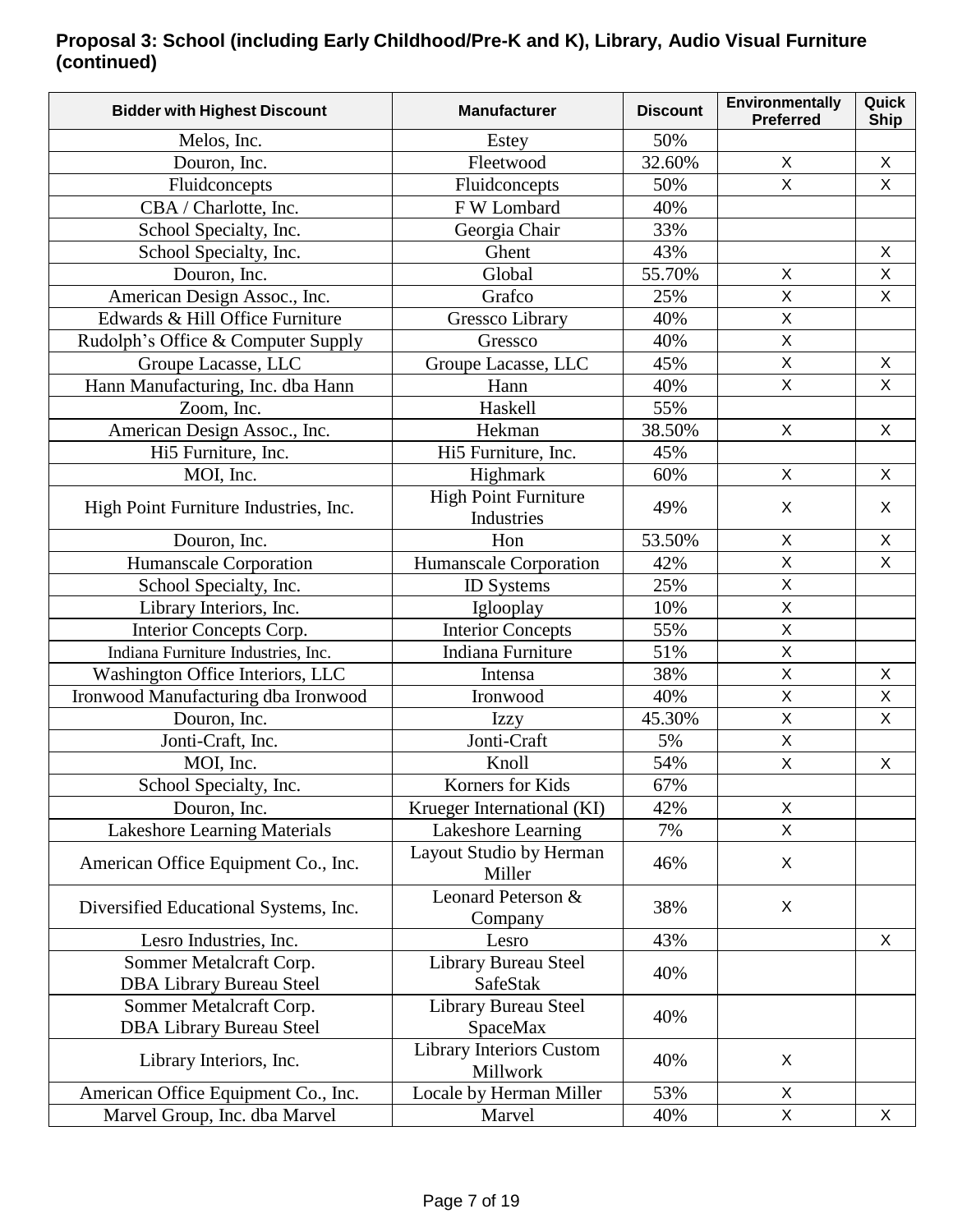### **Proposal 3: School (including Early Childhood/Pre-K and K), Library, Audio Visual Furniture (continued)**

| <b>Bidder with Highest Discount</b>                    | <b>Manufacturer</b>                         | <b>Discount</b> | Environmentally<br><b>Preferred</b> | Quick<br><b>Ship</b> |
|--------------------------------------------------------|---------------------------------------------|-----------------|-------------------------------------|----------------------|
| <b>Maryland Correctional Enterprises</b>               | <b>Maryland Correctional</b><br>Enterprises | 0%              | X                                   |                      |
| Zoom, Inc.                                             | Mastervision                                | 52.30%          | X                                   |                      |
| Safco Products Co. dba Mayline                         | <b>Mayline Group</b>                        | 50%             |                                     |                      |
| Liberty Systems, Inc.                                  | Media Technologies                          | 35%             | $\mathsf{X}$                        |                      |
| Melos, Inc. 40%                                        | Melos Library                               |                 |                                     |                      |
| American Office Equipment Co., Inc.                    | Meridian Laterals by<br>Herman Miller       | 49%             | X                                   |                      |
| American Office Equipment Co., Inc.                    | Meridan Towers by Herman<br>Miller          | 47%             | X                                   |                      |
| American Office Equipment Co., Inc.                    | Mirra 2 by Herman Miller                    | 48%             | X                                   |                      |
| American Design Assoc., Inc.                           | Moduform                                    | 38%             | $\overline{\mathsf{X}}$             | $\mathsf{X}$         |
| School Specialty, Inc.                                 | MooreCo                                     | 46%             | $\sf X$                             | $\mathsf X$          |
| Douron, Inc.                                           | <b>National Public Seating</b>              | 48.60%          | $\mathsf{X}$                        | X                    |
| Shuttle System, LLC dba Navetta                        | Navetta                                     | 20%             | X                                   |                      |
| Zoom, Inc.                                             | <b>Nevins</b>                               | 58%             |                                     |                      |
| Nova Solutions, Inc.                                   | <b>Nova</b>                                 | 45%             |                                     |                      |
| Price Modern, LLC                                      | <b>OFS</b>                                  | 57%             | $\mathsf{X}$                        | $\mathsf{X}$         |
| American Design Assoc., Inc.                           | Paladin                                     | 38%             | X                                   |                      |
| American Design Assoc., Inc.                           | <b>Palmer Hamilton</b>                      | 32%             | $\overline{\mathsf{X}}$             | X                    |
| Palmieri Furniture                                     | Palmieri Library Furniture                  | 30%             | $\overline{X}$                      |                      |
| Paragon Furniture                                      | Paragon Furniture                           | 40%             | $\mathsf X$                         |                      |
| American Office Equipment Co., Inc.                    | Public by Herman Miller                     | 49%             | X                                   |                      |
| Regency Seating, Inc.                                  | Regency Seating, Inc.                       | 50%             |                                     | X                    |
| Arcon Resources, Inc. dba Revolution<br>Products       | <b>Revolution Products</b>                  | 50%             | X                                   |                      |
| School Specialty, Inc.                                 | Royal                                       | 67%             | X                                   |                      |
| School Specialty, Inc.                                 | Rubbermaid Commercial                       | 29%             |                                     | X                    |
| Douron, Inc.                                           | Russwood Library                            | 50%             | X                                   | $\sf X$              |
| MDM Office Systems, Inc. dba Standard<br>Office Supply | Safco                                       | 51.20%          | X                                   | X                    |
| American Design Assoc., Inc.                           | Sandusky Lee                                | 41.20%          | X                                   |                      |
| American Office Equipment Co., Inc.                    | Sayl by Herman Miller                       | 48%             | $\mathsf{X}$                        |                      |
| School Specialty, Inc.                                 | <b>School Specialty</b>                     | 10%             |                                     |                      |
| American Design Assoc., Inc.                           | Screenflex                                  | 40.40%          | X                                   |                      |
| Douron, Inc.                                           | <b>Senator Group</b>                        | 44.80%          | $\mathsf{X}$                        | X                    |
| American Office Equipment Co., Inc.                    | Setu by Herman Miller                       | 48%             | $\mathsf{X}$                        |                      |
| American Design Assoc., Inc.                           | Shain Shop-Bilt                             | 54.10%          | X                                   | X                    |
| Douron, Inc.                                           | Sico                                        | 41.10%          | $\mathsf{X}$                        | X                    |
| American Design Assoc., Inc.                           | Simo Corporation                            | 40.50%          | X                                   | X                    |
| Douron, Inc.                                           | Smith System                                | 41.30%          | $\mathsf{X}$                        | $\mathsf{X}$         |
| Steelcase, Inc.                                        | Steelcase                                   | 41%             | X                                   | X                    |
| American Design Assoc., Inc.                           | <b>Surface Works</b>                        | 40%             | X                                   | X                    |
| American Office Equipment Co., Inc.                    | Swoop by Herman Miller                      | 43%             | $\mathsf{X}$                        |                      |
| Teknion, LLC                                           | Teknion Club Talk, LLC                      | 53.82%          | X                                   | X                    |
| Diversified Educational Systems, Inc.                  | <b>Tesco Learning</b><br>Environments       | 42.50%          | X                                   |                      |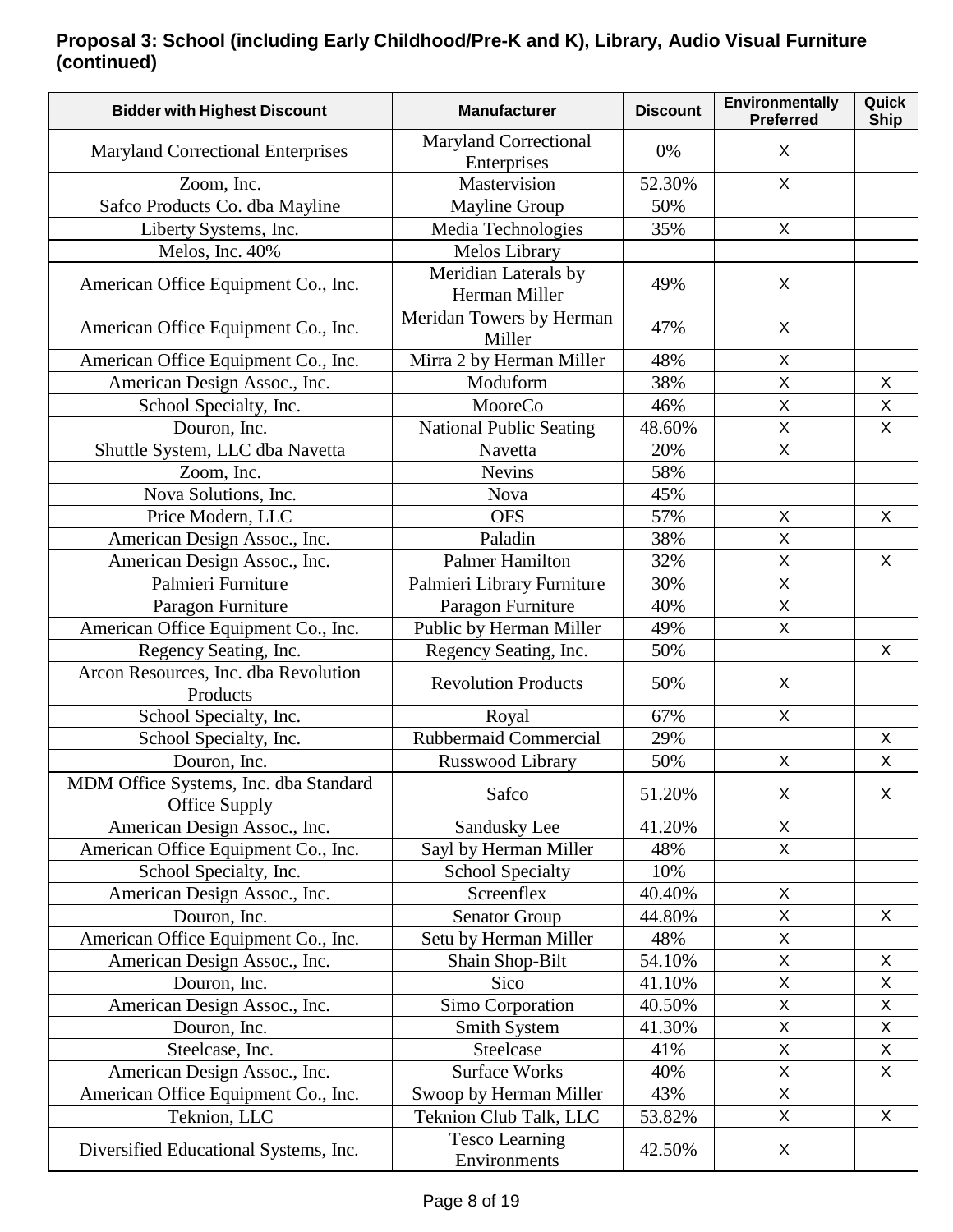### **Proposal 3: School (including Early Childhood/Pre-K and K), Library, Audio Visual Furniture (continued)**

| <b>Bidder with Highest Discount</b>           | <b>Manufacturer</b>         | <b>Discount</b> | Environmentally<br><b>Preferred</b> | Quick<br><b>Ship</b> |
|-----------------------------------------------|-----------------------------|-----------------|-------------------------------------|----------------------|
| Douron, Inc.                                  | <b>TMC</b>                  | 34.10%          | X                                   | X                    |
| School Specialty, Inc.                        | <b>Tot Mate</b>             | 25%             |                                     |                      |
| American Office Equipment Co., Inc.           | Tu by Herman Miller         | 60%             | X                                   |                      |
| School Specialty, Inc.                        | <b>Ultra Play</b>           | 0%              |                                     |                      |
| Groupe Lacasse, LLC                           | <b>United Chair</b>         | 45%             | X                                   | X                    |
| Dauphin North America                         | Valo, a division of Dauphin | 50%             | X                                   | X                    |
| Douron, Inc.                                  | Vanerum Stelter             | 33%             |                                     | $\sf X$              |
| Douron, Inc.                                  | Virco                       | 65.50%          | X                                   | X                    |
| American Design Assoc., Inc.                  | VS America                  | 16%             | X                                   | X                    |
| American Design Assoc., Inc.                  | <b>VS</b> Furniture         | 16%             | X                                   | X                    |
| Diversified Educational Systems, Inc.         | <b>Wenger Corporation</b>   | 2.50%           | X                                   |                      |
| Whitney Bros., Co. dba Whitney Brothers       | <b>Whitney Brothers</b>     | 10%             | X                                   | $\mathsf{x}$         |
| American Design Assoc., Inc.                  | <b>Wood Designs</b>         | 32.10%          | X                                   |                      |
| Everest Expedition, LLC<br>dba The Worden Co. | Worden                      | 41.5%           | X                                   |                      |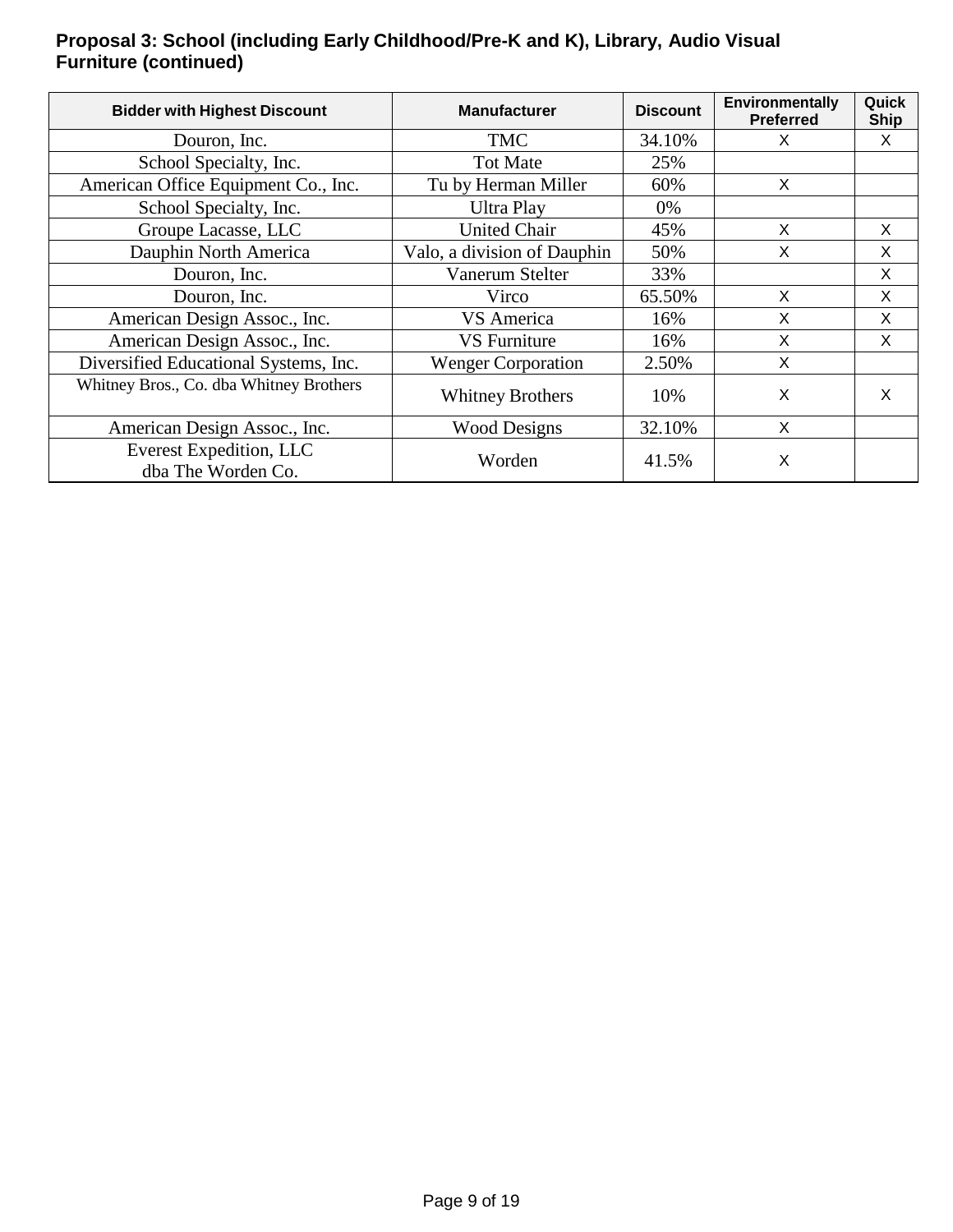# **Proposal 4: Seating**

| <b>Bidder with Highest Discount</b>                           | <b>Manufacturer</b>                             | <b>Discount</b> | Environmentally<br><b>Preferred</b> | Quick<br><b>Ship</b> |
|---------------------------------------------------------------|-------------------------------------------------|-----------------|-------------------------------------|----------------------|
| Douron, Inc.                                                  | $9$ to 5                                        | 56.70%          | X                                   | X                    |
| CBA / Charlotte, Inc.                                         | AB&D                                            | 40%             | $\mathsf{X}$                        |                      |
| American Office Equipment Co., Inc.                           | Aeron by Herman Miller                          | 48%             | X                                   |                      |
| Agati, Inc.                                                   | Agati, Inc.                                     | 45%             |                                     |                      |
| MDM Office Systems, Inc. dba Standard<br>Office Supply        | Alera                                           | 52.20%          | X                                   | $\mathsf{X}$         |
| Douron, Inc.                                                  | Allsteel                                        | 54.60%          | X                                   | X                    |
| Douron, Inc.                                                  | <b>Allsteel Gather</b>                          | 40%             | X                                   |                      |
| Arcadia Chair Company                                         | Arcadia Chair Company                           | 40%             | $\mathsf X$                         | X                    |
| Arcadia Chair Company                                         | Encore                                          | 50%             | $\overline{X}$                      | $\mathsf X$          |
| Groupe Lacasse, LLC                                           | Arold                                           | 45%             | $\overline{X}$                      | $\mathsf{X}$         |
| <b>Cromwell Valley Business Interiors</b>                     | Art Design International<br>(ADI)               | 43%             | X                                   |                      |
| American Design Assoc., Inc.                                  | Artcobell                                       | 48.10%          | X                                   | X                    |
| Library Interiors, Inc.                                       | <b>Big Cozy Books</b>                           | 10%             | X                                   |                      |
| BioFit Engineered Products, L.P.                              | <b>BioFit</b>                                   | 35%             |                                     |                      |
| Douron, Inc.                                                  | <b>Body Built</b>                               | 49%             | X                                   | X                    |
| Borgo Upholstery Limited O/A Borgo<br><b>Contract Seating</b> | <b>Borgo Contract Seating</b>                   | 55%             | X                                   | X                    |
| Brodart Co.                                                   | <b>Brodart</b>                                  | 44%             | X                                   |                      |
| American Design Assoc., Inc.                                  | <b>Buzz Seating</b>                             | 40%             | $\mathsf{X}$                        | X                    |
| Liberty Systems, Inc.                                         | <b>Cape Contract Furniture</b>                  | 30%             |                                     |                      |
| American Office Equipment Co., Inc.                           | Caper by Herman Miller                          | 50%             | X                                   |                      |
| American Design Assoc., Inc.                                  | Cartwright                                      | 42%             | X                                   | X                    |
| American Office Equipment Co., Inc.                           | Celle by Herman Miller                          | 48%             | X                                   |                      |
| Douron, Inc.                                                  | <b>Clarin Seating</b>                           | 42.80%          |                                     | X                    |
| Steelcase, Inc.                                               | <b>Coalesse Steelcase</b>                       | 44%             | X                                   |                      |
| Douron, Inc.                                                  | Community                                       | 49%             | X                                   | X                    |
| American Design Assoc., Inc.                                  | Compel                                          | 42.50%          | $\sf X$                             | $\mathsf X$          |
| Douron, Inc.                                                  | Cramer                                          | 50.50%          | $\mathsf{X}$                        | $\mathsf X$          |
| Dauphin North America                                         | Dauphin North America                           | 50%             | X                                   |                      |
| David Edward Company                                          | David Edward Company                            | 45%             | X                                   | X                    |
| Ditto Sales, Inc. dba Versteel                                | Ditto Sales, Inc. dba<br>Versteel               | 40%             | X                                   | X                    |
| American Office Equipment Co., Inc.                           | Eames Aluminum Group by<br>Herman Miller        | 43%             | X                                   |                      |
| American Office Equipment Co., Inc.                           | Eames Molded & Plastic<br>Wire by Herman Miller | 37%             | X                                   |                      |
| American Office Equipment Co., Inc.                           | Eames Shell Chair by<br>Herman Miller           | 43%             | X                                   |                      |
| American Office Equipment Co., Inc.                           | <b>Embody by Herman Miller</b>                  | 46%             | X                                   |                      |
| Zoom, Inc.                                                    | <b>Eurotech Seating</b>                         | 54.22%          | X                                   | X                    |
| Commercial Furniture Group, Inc.                              | Falcon                                          | 45%             | $\mathsf{X}$                        |                      |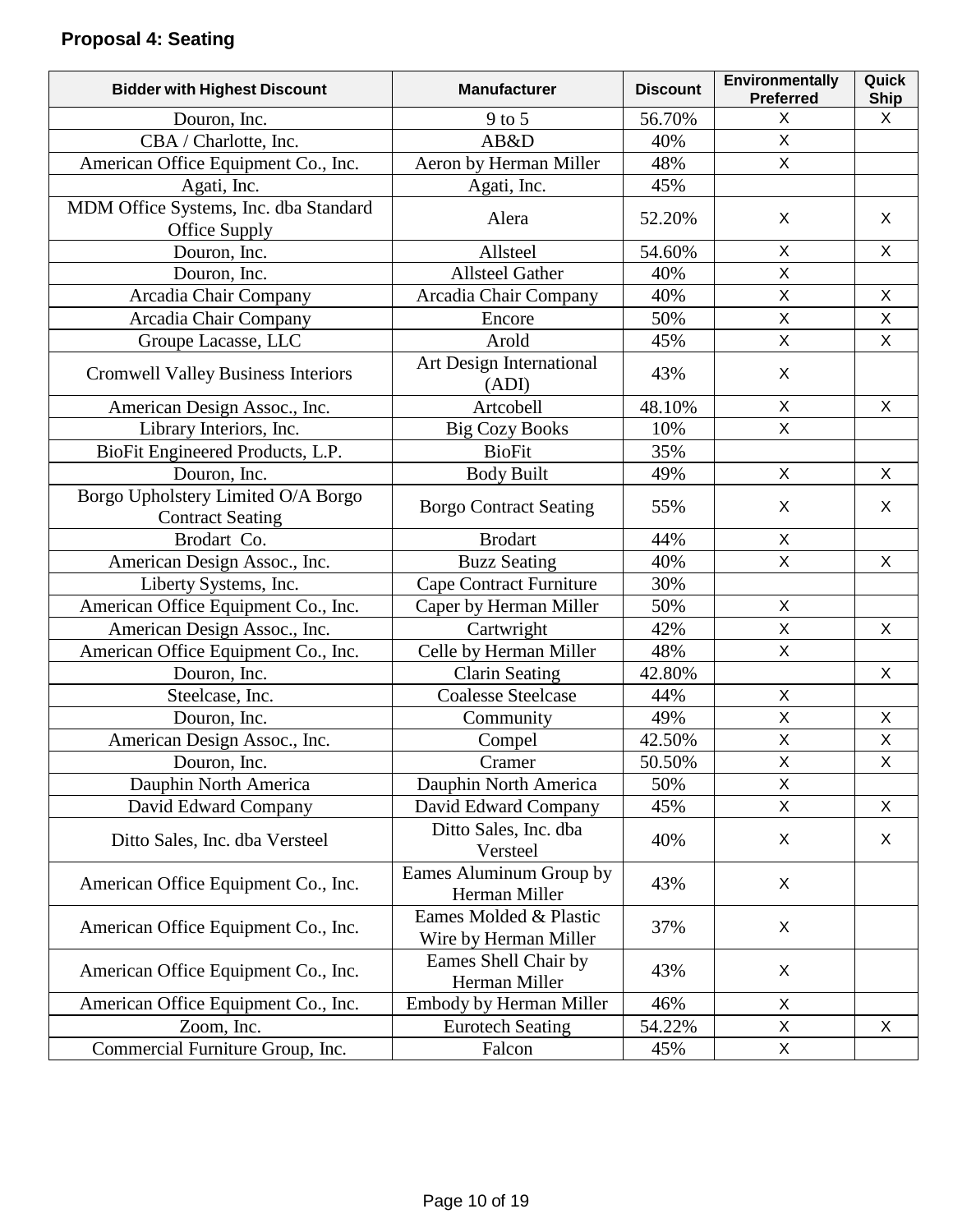# **Proposal 4: Seating (continued)**

| <b>Bidder with Highest Discount</b>      | <b>Manufacturer</b>               | <b>Discount</b> | Environmentally<br><b>Preferred</b> | Quick<br><b>Ship</b> |
|------------------------------------------|-----------------------------------|-----------------|-------------------------------------|----------------------|
| Douron, Inc.                             | <b>Fixtures</b>                   | 45.30%          | X                                   | X                    |
| Douron, Inc.                             | <b>Furniture Concepts</b>         | 36.70%          | X                                   | X                    |
| CBA / Charlotte, Inc.                    | F W Lombard                       | 40%             |                                     |                      |
| Douron, Inc.                             | Global Total Office               | 55.70%          | X                                   | X                    |
| Gunlocke Company, LLC                    | Gunlocke Company, LLC             | 53%             | X                                   |                      |
| Zoom, Inc.                               | Haskell                           | 55%             |                                     |                      |
| Price Modern, LLC                        | Haworth Improv/Look               | 63%             |                                     |                      |
| Price Modern, LLC                        | Haworth Wood                      | 53%             |                                     |                      |
| Price Modern, LLC                        | Haworth X99                       | 60%             |                                     |                      |
| Price Modern, LLC                        | Haworth Zody/Very                 | 55%             |                                     |                      |
| American Design Assoc., Inc.             | <b>Hickory Leather</b>            | 42%             | X                                   | X                    |
| Price Modern, LLC                        | Highmark                          | 54%             |                                     |                      |
|                                          | <b>High Point Furniture</b>       |                 |                                     |                      |
| High Point Furniture Industries, Inc.    | Industries                        | 49%             | X                                   | X                    |
| Douron, Inc.                             | Hon                               | 56%             | X                                   | X                    |
| School Specialty, Inc.                   | <b>Horizon Seating</b>            | 41%             |                                     |                      |
| Humanscale Corporation                   | Humanscale Corporation            | 48%             | X                                   | X                    |
| Library Interiors, Inc.                  | Iglooplay                         | 10%             | $\mathsf{X}% _{0}$                  |                      |
| Exemplis, LLC                            | <b>IDEON Soft Seating</b>         | 48%             | $\overline{X}$                      | X                    |
| Indiana Furniture Industries, Inc.       | Indiana Furniture                 | 51%             | $\sf X$                             |                      |
| Douron, Inc.                             | Integra                           | 42.10%          | $\overline{\mathsf{X}}$             | X                    |
| Washington Office Interiors, LLC         | Intensa                           | 38%             | X                                   | X                    |
| Interior Concepts Corp.                  | <b>Interior Concepts</b>          | 55%             | X                                   |                      |
| Douron, Inc.                             | <b>JSI</b>                        | 52.70%          | X                                   | X                    |
| Kimball Office, Inc.                     | <b>Kimball Seating</b>            | 53%             | $\mathsf{X}% _{0}$                  | X                    |
| MOI, Inc.                                | Knoll Quickship                   | 54%             | $\overline{\mathsf{x}}$             | $\mathsf X$          |
| MOI, Inc.                                | <b>Knoll Seating</b>              | 47%             | X                                   | $\mathsf X$          |
| Douron, Inc.                             | Krueger International (KI)        | 42%             | $\overline{X}$                      | $\mathsf X$          |
| Washington Office Interiors, LLC         | Krug                              | 45%             | $\mathsf{X}% _{0}$                  | $\pmb{\times}$       |
| <b>Lakeshore Learning Materials</b>      | Lakeshore Learning                | 7%              | $\mathsf{X}$                        |                      |
| <b>KNU LLC</b>                           |                                   |                 |                                     |                      |
| dba La-Z-Boy Contract Furniture          | La-Z-Boy                          | 45%             | X                                   | X                    |
| Lesro Industries, Inc.                   | Lesro                             | 43%             |                                     | $\mathsf{X}$         |
| Library Interiors, Inc.                  | <b>Library Interiors Millwork</b> | 40%             | X                                   |                      |
| TSRC, Inc. The Supply Room Companies     | Lorell                            | 52%             |                                     |                      |
| Marvel Group, Inc. dba Marvel            | Marvel                            | 40%             | X                                   | X                    |
|                                          | <b>Maryland Correctional</b>      |                 |                                     |                      |
| <b>Maryland Correctional Enterprises</b> | Enterprises                       | 0%              | X                                   | X                    |
| Maxon Furniture, Inc.                    | Maxon Furniture, Inc.             | 64%             |                                     |                      |
| Safco Products Co. dba Mayline           | <b>Mayline Group</b>              | 50%             |                                     | X                    |
| American Office Equipment Co., Inc.      | Mirra by Herman Miller            | 48%             | X                                   |                      |
| Library Interiors, Inc.                  | Moduform/Library Bureau<br>Wood   | 25%             | X                                   |                      |
| Douron, Inc.                             | Montel                            | 32.50%          | X                                   | X                    |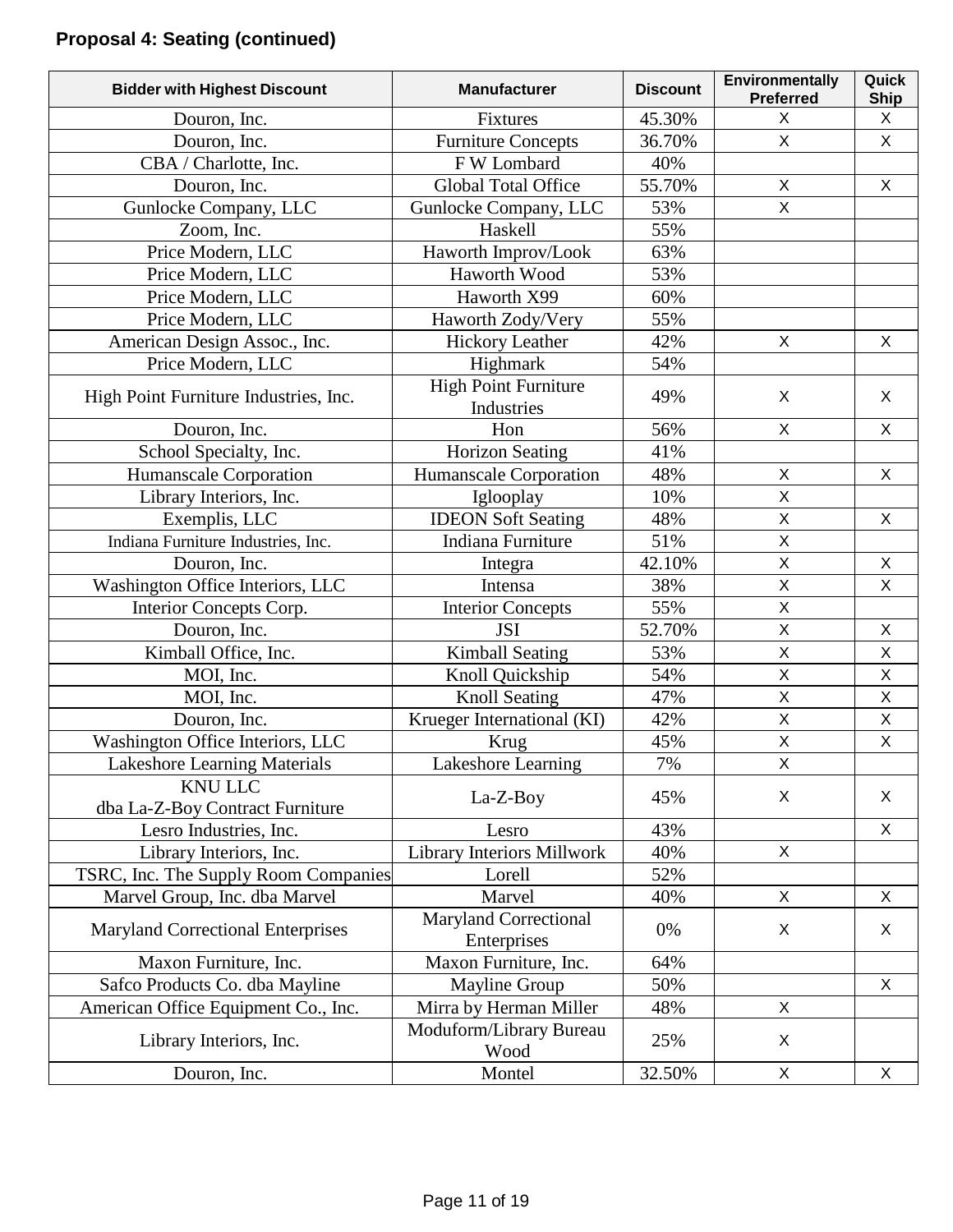| <b>Bidder with Highest Discount</b>                    | <b>Manufacturer</b>                   | <b>Discount</b> | Environmentally<br><b>Preferred</b> | Quick<br>Ship             |
|--------------------------------------------------------|---------------------------------------|-----------------|-------------------------------------|---------------------------|
| School Specialty, Inc.                                 | MooreCo                               | 46%             | X                                   | X                         |
| <b>National Office Furniture</b>                       | <b>National Office Furniture</b>      | 50%             | X                                   | $\mathsf X$               |
| Douron, Inc.                                           | <b>National Public Seating</b>        | 48.60%          |                                     | X                         |
| Shuttle System, LLC dba Navetta                        | Navetta                               | 20%             | X                                   |                           |
| American Office Equipment Co., Inc.                    | Nemschoff                             | 42%             | $\mathsf{X}$                        |                           |
| American Design Assoc., Inc.                           | Nightingale                           | 41.50%          | $\mathsf X$                         | X                         |
| Zoom, Inc.                                             | OCISitwell                            | 62%             |                                     | X                         |
| Douron, Inc.                                           | <b>OFFICEMASTER</b>                   | 44.50%          |                                     | $\mathsf{X}$              |
| American Design Assoc., Inc.                           | Office Star                           | 44.10%          | X                                   | $\mathsf X$               |
| American Design Assoc., Inc.                           | <b>OFM</b>                            | 38%             | $\mathsf X$                         | $\mathsf X$               |
| MOI, Inc.                                              | <b>OFS</b>                            | 62.40%          | $\mathsf{X}$                        | $\mathsf X$               |
| TSRC, Inc. the Supply Room Companies                   | Open Plan Systems                     | 60%             |                                     | X                         |
| Palmieri Furniture                                     | Palmieri Library Furniture            | 30%             | $\mathsf X$                         |                           |
| Douron, Inc.                                           | Paoli                                 | 54%             | $\overline{X}$                      | X                         |
| Paragon Furniture                                      | Paragon Furniture                     | 40%             | $\pmb{\times}$                      |                           |
| American Office Equipment Co., Inc.                    | Public by Herman Miller               | 49%             | $\overline{X}$                      |                           |
| Regency Seating, Inc.                                  | Regency Seating, Inc.                 | 50%             |                                     | X                         |
| Arcon Resources, Inc. dba Revolution<br>Products       | <b>Revolution Products</b>            | 50%             | X                                   |                           |
| <b>RFM</b> Seating                                     | <b>RFM</b> Seating                    | 43%             | X                                   | X                         |
| School Specialty, Inc.                                 | Royal                                 | 67%             | $\overline{X}$                      |                           |
| MDM Office Systems, Inc. dba Standard<br>Office Supply | Safco                                 | 51.20%          | X                                   | X                         |
| American Office Equipment Co., Inc.                    | Sayl by Herman Miller                 | 48%             | X                                   |                           |
| American Office Equipment Co., Inc.                    | Setu by Herman Miller                 | 48%             | $\pmb{\times}$                      |                           |
| Zoom, Inc.                                             | <b>Sitmatic Seating</b>               | 58%             | $\mathsf{X}$                        |                           |
| Exemplis, LLC                                          | Sit-On-It                             | 48%             | $\mathsf{X}$                        | X                         |
| Source International                                   | Source International                  | 44%             | $\pmb{\times}$                      |                           |
| Zoom, Inc.                                             | <b>Spec</b>                           | 55%             | $\mathsf X$                         | $\boldsymbol{\mathsf{X}}$ |
| Steelcase, Inc.                                        | Steelcase                             | 48%             | $\sf X$                             | $\mathsf X$               |
| Zoom, Inc.                                             | <b>Sterling Tree Studio</b>           | 55%             |                                     |                           |
| American Design Assoc., Inc.                           | St. Timothy                           | 40%             | $\pmb{\times}$                      | X                         |
| Douron, Inc.                                           | <b>Stylex</b>                         | 45.20%          | X                                   | X                         |
| American Office Equipment Co., Inc.                    | Swoop by Herman Miller                | 43%             | $\mathsf{X}$                        |                           |
| Teknion, LLC                                           | Teknion, LLC                          | 53.76%          | $\mathsf{X}$                        | X                         |
| Diversified Educational Systems, Inc.                  | <b>Tesco Learning</b><br>Environments | 42.50%          | X                                   |                           |
| Commercial Furniture Group, Inc.                       | Thonet                                | 45%             | X                                   |                           |
| <b>Trendway Corporation</b>                            | <b>Trendway Corporation</b>           | 55%             | X                                   | X                         |
| American Design Assoc., Inc.                           | Trinity                               | 40.10%          | $\mathsf X$                         | X                         |
| Steelcase, Inc.                                        | <b>Turnstone Steelcase</b>            | 48%             | X                                   | X                         |
| Groupe Lacasse, LLC                                    | <b>United Chair</b>                   | 45%             | $\mathsf{X}$                        | $\mathsf{X}$              |
| Dauphin North America                                  | Valo, a division of Dauphin           | 50%             | $\mathsf X$                         | $\mathsf X$               |
| American Design Assoc., Inc.                           | VS America                            | 16%             | $\mathsf{X}$                        | X                         |
| American Design Assoc., Inc.                           | <b>VIA Seating</b>                    | 42%             | $\mathsf{X}$                        | X                         |
| Diversified Educational Systems, Inc.                  | <b>Wenger Corporation</b>             | 2.50%           | X                                   |                           |
| Whitney Bros., Co. dba Whitney Brothers                | <b>Whitney Brothers</b>               | 10%             | X                                   | X                         |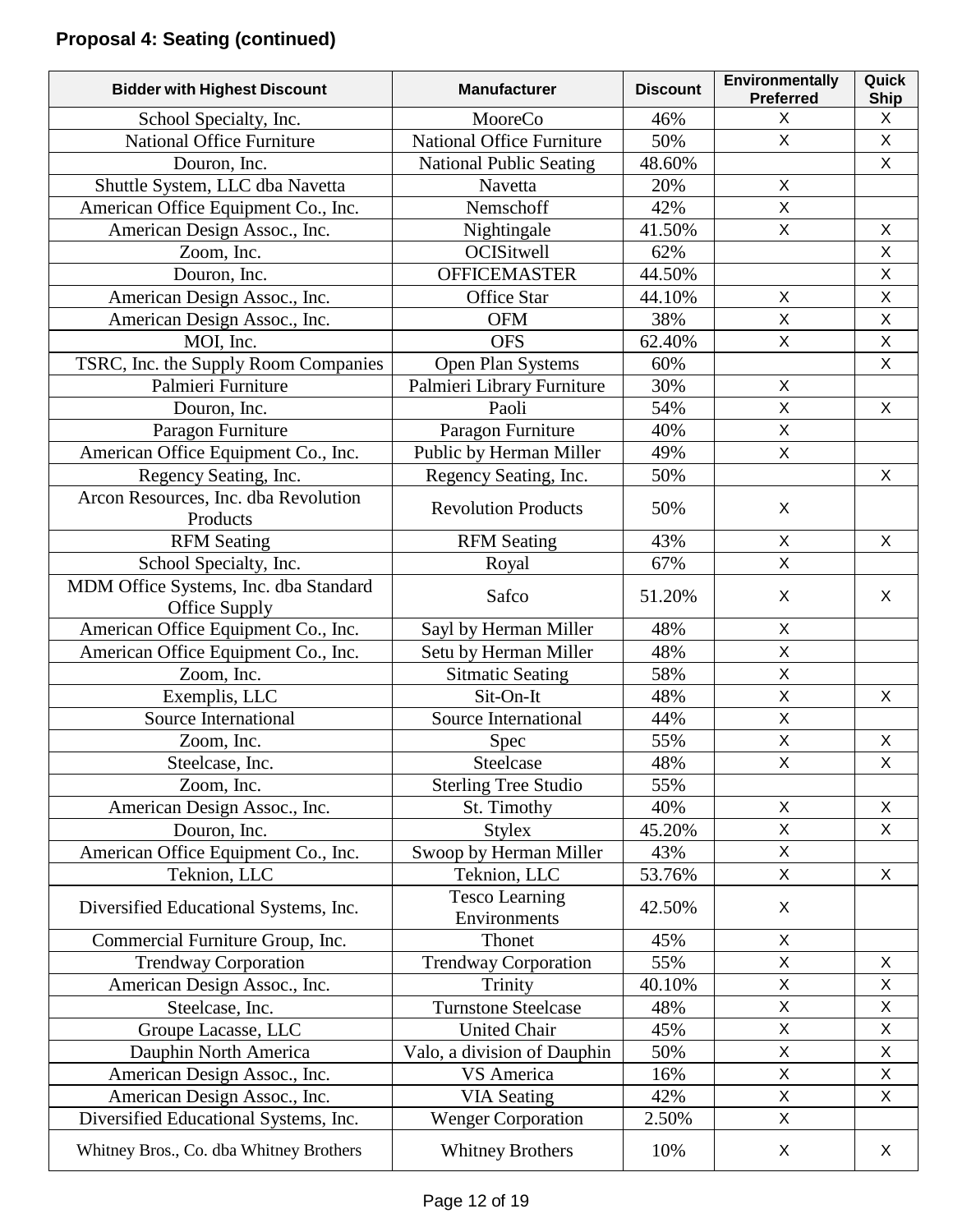# **Proposal 4: Seating (continued)**

| <b>Bidder with Highest Discount</b>           | <b>Manufacturer</b> | <b>Discount</b> | <b>Environmentally</b><br><b>Preferred</b> | Quick<br><b>Ship</b> |
|-----------------------------------------------|---------------------|-----------------|--------------------------------------------|----------------------|
| Everest Expedition, LLC<br>dba The Worden Co. | Worden              | 41.50%          |                                            |                      |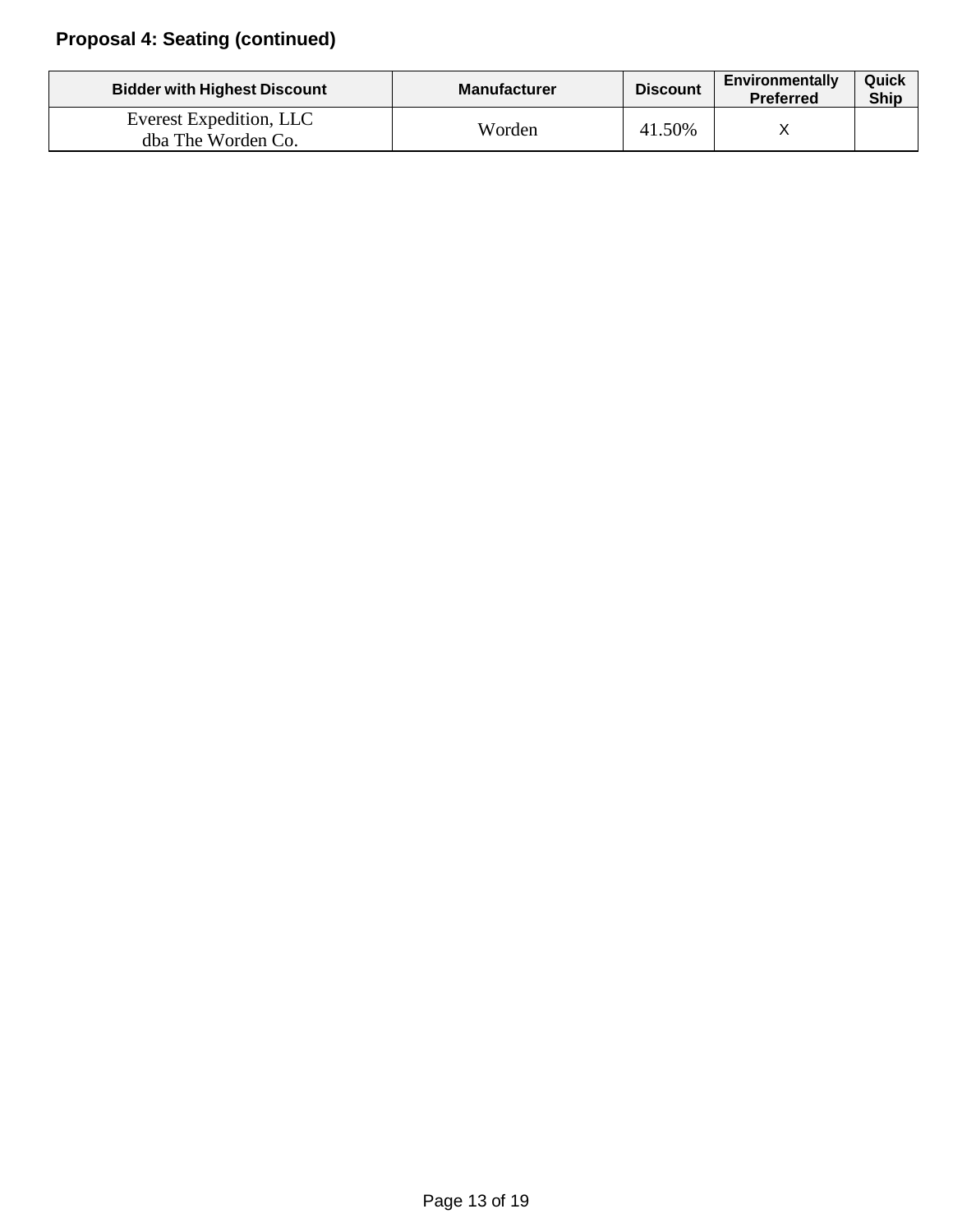# **Proposal 5: Files, Filing Systems, Storage Cabinets and Shelving**

| <b>Bidder with Highest Discount</b>                    | <b>Manufacturer</b>                       | <b>Discount</b> | Environmentally<br><b>Preferred</b> | Quick<br><b>Ship</b>      |
|--------------------------------------------------------|-------------------------------------------|-----------------|-------------------------------------|---------------------------|
| CBA / Charlotte, Inc.                                  | AB&D                                      | 40%             | X                                   |                           |
| American Design Assoc., Inc.                           | Adelphia                                  | 42.10%          | X.                                  |                           |
| Agati, Inc.                                            | Agati, Inc.                               | 45%             |                                     |                           |
| MDM Office Systems, Inc. dba Standard<br>Office Supply | Alera                                     | 52.20%          | X                                   | X                         |
| American Design Assoc., Inc.                           | Artcobell                                 | 48.10%          | X                                   | $\mathsf X$               |
| American Design Assoc., Inc.                           | Aurora                                    | 35.80%          | X                                   | $\boldsymbol{\mathsf{X}}$ |
| Douron, Inc.                                           | Biblomodel                                | 30.10%          | X                                   | X                         |
| Brodart Co.                                            | <b>Brodart</b>                            | 44%             | $\mathsf{X}% _{0}$                  |                           |
| Douron, Inc.                                           | Candex                                    | 48%             |                                     | X                         |
| Price Modern, LLC                                      | <b>Carolina Business</b>                  | 54%             |                                     |                           |
| Diversified Educational Systems, Inc.                  | Case Systems, Inc.                        | 38%             | X                                   |                           |
| Corilam Fabricating Co.                                | Corilam Fabricating Co.                   | 40%             | X                                   |                           |
| American Design Assoc., Inc.                           | Datum Filing System                       | 36%             | $\mathsf{X}$                        | X                         |
| American Design Assoc., Inc.                           | <b>DMI</b> - Flexsteel                    | 38%             | $\overline{X}$                      | $\boldsymbol{\mathsf{X}}$ |
| Douron, Inc.                                           | Douron Library<br>International           | 43.70%          |                                     | X                         |
| Melos, Inc.                                            | Estey                                     | 50%             |                                     |                           |
| Douron, Inc.                                           | Fireking                                  | 50.30%          |                                     | $\mathsf{X}$              |
| Douron, Inc.                                           | Fleetwood                                 | 32.60%          | X                                   | $\mathsf X$               |
| Fluidconcepts                                          | Fluidconcepts                             | 50%             | $\overline{X}$                      | X                         |
| CBA / Charlotte, Inc.                                  | F W Lombard                               | 40%             |                                     |                           |
| Dancker, Sellew & Douglas, Inc.                        | <b>Great Openings</b>                     | 59%             | $\mathsf{X}$                        |                           |
| Edwards & Hill Office Furniture                        | Gressco                                   | 40%             |                                     |                           |
| Groupe Lacasse, LLC                                    | Groupe Lacasse, LLC                       | 45%             | X                                   | X                         |
| Douron, Inc.                                           | Hale                                      | 38.90%          | $\overline{\mathsf{X}}$             | $\mathsf{X}$              |
| American Design Assoc., Inc.                           | Hallowell                                 | 37.10%          | $\mathsf{X}$                        | X                         |
| STORAGELogic of Maryland, Inc.                         | <b>Hamilton Sorter</b>                    | 24%             | X                                   |                           |
| Hann Manufacturing, Inc. dba Hann                      | Hann                                      | 40%             | X                                   | X                         |
| Zoom, Inc.                                             | Haskell                                   | 55%             |                                     |                           |
| Price Modern, LLC                                      | Haworth                                   | 63%             |                                     |                           |
| High Point Furniture Industries, Inc.                  | <b>High Point Furniture</b><br>Industries | 49%             | X                                   | X                         |
| Rudolph's Office & Computer Supply                     | Hirsh                                     | 52%             | X                                   | X                         |
| Douron, Inc.                                           | Hon                                       | 56%             | X                                   | X                         |
| Washington Office Interiors, LLC                       | Intensa                                   | 38%             | X                                   | X                         |
| Interior Concepts Corp.                                | <b>Interior Concepts</b>                  | 55%             | X                                   |                           |
| Douron, Inc.                                           | Invincible                                | 49.40%          | X                                   | X                         |
| Ironwood Manufacturing dba Ironwood                    | Ironwood                                  | 40%             | X                                   | X                         |
| Kimball Office, Inc.                                   | Kimball Office, Inc.                      | 53%             | X                                   | $\mathsf X$               |
| MOI, Inc.                                              | Knoll                                     | 47%             | X                                   | X                         |
| Douron, Inc.                                           | Krueger International (KI)                | 42%             | X                                   | X                         |
| Washington Office Interiors, LLC                       | Krug                                      | 45%             | $\overline{\mathsf{X}}$             | $\boldsymbol{\mathsf{X}}$ |
| Lakeshore Learning Materials                           | Lakeshore Learning                        | 7%              | X                                   |                           |
| Diversified Educational Systems, Inc.                  | Leonard Peterson &<br>Company             | 38%             | X                                   |                           |
| Douron, Inc.                                           | Liat                                      | 45.50%          | X                                   | X                         |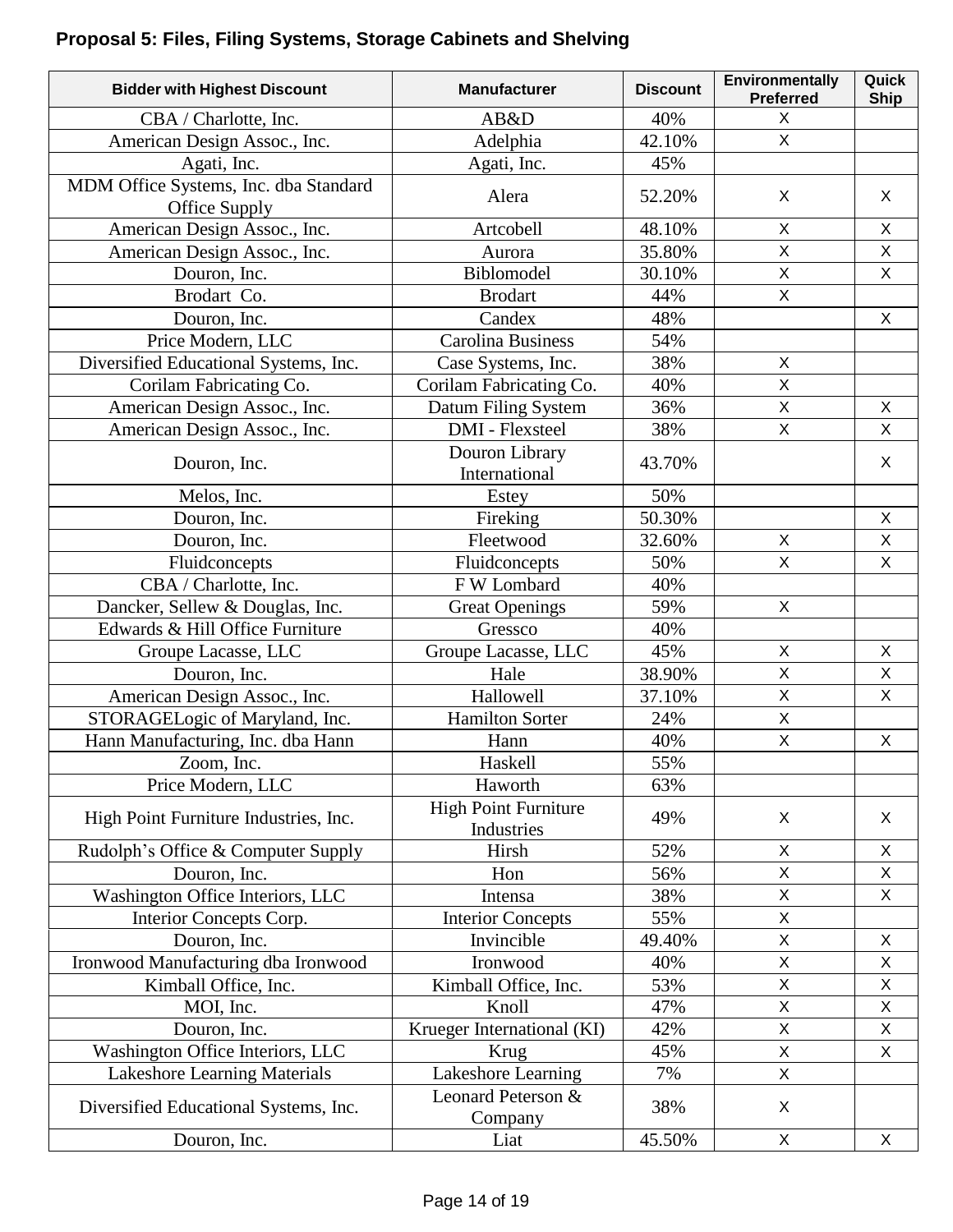# **Proposal 5: Files, Filing Systems, Storage Cabinets and Shelving (continued)**

| <b>Bidder with Highest Discount</b>                        | <b>Manufacturer</b>                   | <b>Discount</b> | Environmentally<br><b>Preferred</b> | Quick<br><b>Ship</b> |
|------------------------------------------------------------|---------------------------------------|-----------------|-------------------------------------|----------------------|
| Sommer Metalcraft Corp.<br><b>DBA Library Bureau Steel</b> | Library Bureau Steel<br>SafeStak      | 40%             |                                     |                      |
| Sommer Metalcraft Corp.<br><b>DBA Library Bureau Steel</b> | Library Bureau Steel<br>SpaceMax      | 40%             |                                     |                      |
| Library Interiors, Inc.                                    | Library Interiors Millwork            | 40%             | X                                   |                      |
| American Office Equipment Co., Inc.                        | <b>OFS</b> Brands                     | 42%             | $\overline{\mathsf{X}}$             |                      |
| Marvel Group, Inc. dba Marvel                              | Marvel                                | 40%             | $\mathsf{X}$                        | X                    |
| <b>Maryland Correctional Enterprises</b>                   | Maryland Correctional<br>Enterprises  | 0%              | X                                   | X                    |
| Maxon Furniture, Inc.                                      | Maxon Furniture, Inc.                 | 64%             | $\mathsf{X}$                        |                      |
| Safco Products Co. dba Mayline                             | <b>Mayline Group</b>                  | 50%             |                                     |                      |
| American Office Equipment Co., Inc.                        | Meridian Laterals by<br>Herman Miller | 49%             | X                                   |                      |
| American Design Assoc., Inc.                               | Metro                                 | 28.40%          | $\pmb{\times}$                      |                      |
| Liberty Systems, Inc.                                      | <b>MJ</b> Industries                  | 50%             |                                     |                      |
| Library Interiors, Inc.                                    | Moduform/Library Bureau<br>Wood       | 25%             | X                                   |                      |
| Douron, Inc.                                               | Montel Mobile Filing                  | 32.50%          | X                                   | X                    |
| <b>National Office Furniture</b>                           | <b>National Office Furniture</b>      | 50%             | X                                   | $\mathsf{X}$         |
| Shuttle System, LLC dba Navetta                            | Navetta                               | 20%             | X                                   |                      |
| MOI, Inc.                                                  | <b>OFS</b>                            | 62.40%          | X                                   | X                    |
| Inscape                                                    | Office Specialty dba<br>Inscape       | 56%             |                                     |                      |
| Palmieri Furniture                                         | Palmieri Library Furniture            | 30%             | $\pmb{\times}$                      |                      |
| Paragon Furniture                                          | Paragon Furniture                     | 40%             | $\overline{\mathsf{X}}$             |                      |
| Douron, Inc.                                               | Penco Products                        | 46.10%          | X                                   | X                    |
| School Specialty, Inc.                                     | <b>Quantum Storage</b>                | 18%             |                                     |                      |
| Regency Seating, Inc.                                      | Regency Seating, Inc.                 | 50%             |                                     | X                    |
| Arcon Resources, Inc. dba Revolution<br>Products           | <b>Revolution Products</b>            | 50%             | X                                   |                      |
| School Specialty, Inc.                                     | <b>Rubbermaid Commercial</b>          | 29%             |                                     |                      |
| Douron, Inc.                                               | Russwood Library Furniture            | 50%             | X                                   | X                    |
| Rudolph's Office & Computer Supply                         | Safco                                 | 45%             | X                                   | X                    |
| American Design Assoc., Inc.                               | Sandusky Lee/Lee Metal                | 41.20%          | X                                   |                      |
| Rudolph's Office & Computer Supply                         | Smead                                 | 40%             |                                     |                      |
| Douron, Inc.                                               | <b>Smith Systems</b>                  | 41.30%          | X                                   | X                    |
| American Design Assoc., Inc.                               | Snap Office                           | 38%             | X                                   | X                    |
| STORAGELogic of Maryland, Inc.                             | <b>Space Saver</b>                    | 24%             | X                                   | X                    |
| Steelcase, Inc.                                            | Steelcase                             | 47%             | $\mathsf{X}$                        | $\pmb{\times}$       |
| School Specialty, Inc.                                     | Storage Republic                      | 41%             |                                     |                      |
| Teknion, LLC                                               | Teknion Ledger Storage,<br><b>LLC</b> | 63.74%          | X                                   | X                    |
| Rudolph's Office & Computer Supply                         | Tennsco                               | 45%             | X                                   | X                    |
| Diversified Educational Systems, Inc.                      | <b>Tesco Learning</b><br>Environments | 42.50%          | X                                   |                      |
| <b>Trendway Corporation</b>                                | <b>Trendway Corporation</b>           | 55%             | $\pmb{\times}$                      | X                    |
| American Office Equipment Co., Inc.                        | Tu by Herman Miller                   | 60%             | X                                   |                      |
| Douron, Inc.                                               | Waddell                               | 24.20%          | X                                   | X                    |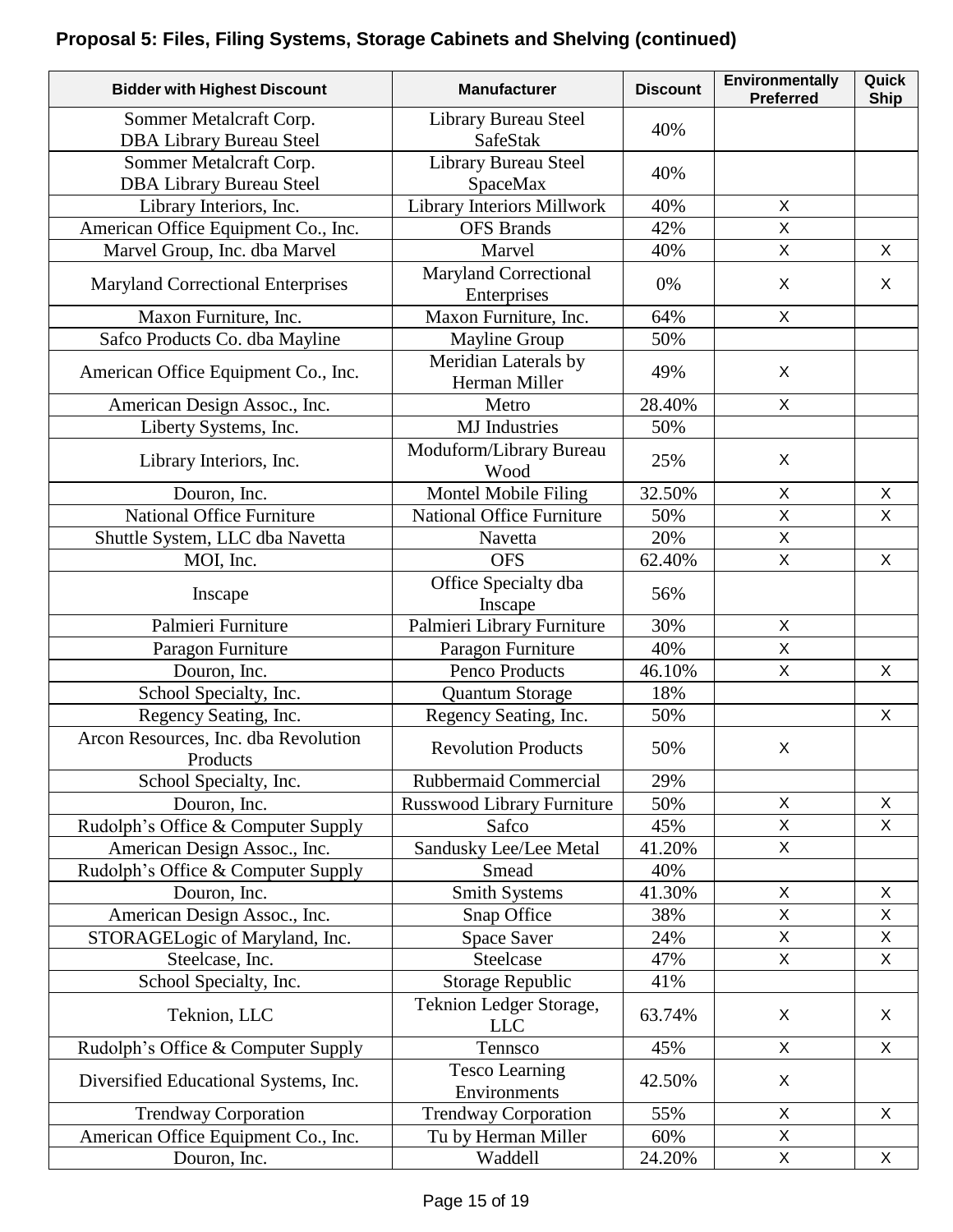# **Proposal 5: Files, Filing Systems, Storage Cabinets and Shelving (continued)**

| <b>Bidder with Highest Discount</b>           | <b>Manufacturer</b>       | <b>Discount</b> | <b>Environmentally</b><br><b>Preferred</b> | Quick<br><b>Ship</b> |
|-----------------------------------------------|---------------------------|-----------------|--------------------------------------------|----------------------|
| Diversified Educational Systems, Inc.         | <b>Wenger Corporation</b> | 2.50%           |                                            |                      |
| Whitney Bros., Co. dba Whitney Brothers       | <b>Whitney Brothers</b>   | 10%             |                                            |                      |
| Everest Expedition, LLC<br>dba The Worden Co. | Worden                    | 41.50%          |                                            |                      |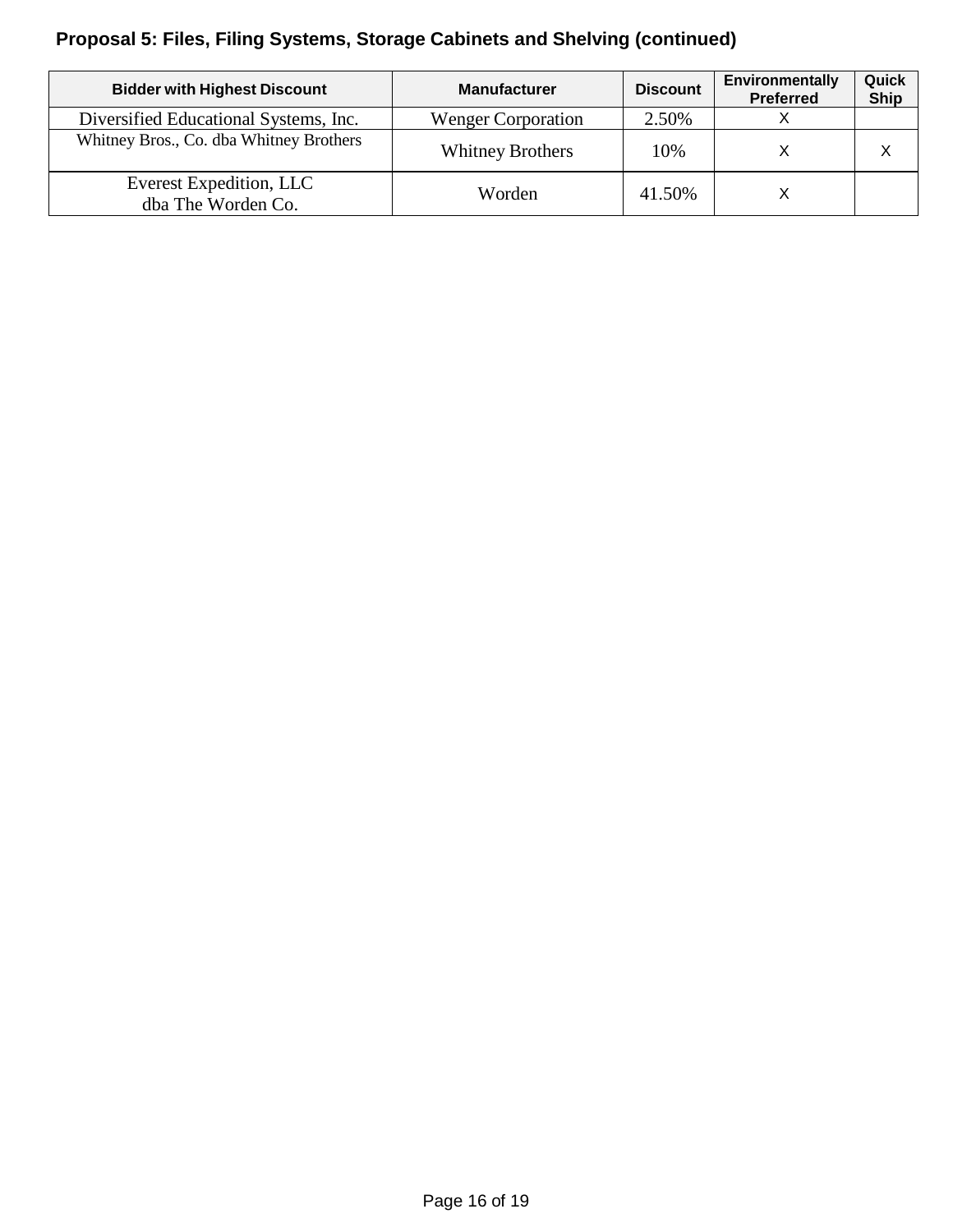# **Proposal 6: Lockers, Folding Tables & Chairs, Costumers/Other Misc. Furniture**

| <b>Bidder with Highest Discount</b>                           | <b>Manufacturer</b>                                        | <b>Discount</b> | Environmentally<br><b>Preferred</b> | Quick<br><b>Ship</b> |
|---------------------------------------------------------------|------------------------------------------------------------|-----------------|-------------------------------------|----------------------|
| CBA / Charlotte, Inc.                                         | AB&D                                                       | 40%             | X                                   |                      |
| Agati, Inc.                                                   | Agati, Inc.                                                | 45%             |                                     |                      |
| Library Interiors, Inc.                                       | <b>Big Cozy Books</b>                                      | 10%             | X                                   |                      |
| BioFit Engineered Products, L.P.                              | <b>BioFit</b>                                              | 35%             |                                     |                      |
| Borgo Upholstery Limited O/A Borgo<br><b>Contract Seating</b> | <b>Borgo Contract Seating</b>                              | 55%             | $\chi$                              | X                    |
| Douron, Inc.                                                  | Candex                                                     | 48%             |                                     | $\mathsf{X}$         |
| Douron, Inc.                                                  | <b>Chief Manufacturing</b>                                 | 42%             |                                     | $\mathsf{X}$         |
| Douron, Inc.                                                  | Claridge                                                   | 35%             | $\pmb{\times}$                      | $\pmb{\times}$       |
| Douron, Inc.                                                  | <b>Clarin Seating</b>                                      | 42.80%          | $\pmb{\times}$                      | X                    |
| Douron, Inc.                                                  | Clarus                                                     | 30.10%          | $\mathsf X$                         | X                    |
| Steelcase, Inc.                                               | <b>Coalesse Steelcase</b>                                  | 44%             | X                                   |                      |
| Corilam Fabricating Co.                                       | Corilam Fabricating Co.                                    | 40%             | X                                   |                      |
| Zoom, Inc.                                                    | Correll                                                    | 58.20%          | $\mathsf{X}$                        | X                    |
| Dauphin North America                                         | Dauphin North America                                      | 50%             | X                                   |                      |
| Edwards & Hill Office Furniture                               | Deflecto                                                   | 35%             | $\mathsf{X}$                        | X                    |
| Steelcase, Inc.                                               | <b>Details Steelcase</b>                                   | 44%             | $\mathsf{X}$                        | $\mathsf{X}$         |
| Ditto Sales, Inc. dba Versteel                                | Ditto Sales, Inc. dba<br>Versteel                          | 40%             | X                                   | X                    |
| American Design Assoc., Inc.                                  | Eagle One                                                  | 26%             | X                                   | X                    |
| American Office Equipment Co., Inc.                           | Everywhere & Renew<br>Tables by Herman Miller              | 62%             | X                                   |                      |
| Fairway Holdings, Inc.<br>dba Berco Furniture Solutions       | Fairway Holdings, Inc.<br>dba Berco Furniture<br>Solutions | 50%             |                                     |                      |
| Commercial Furniture Group, Inc.                              | Falcon                                                     | 45%             | X                                   |                      |
| Douron, Inc.                                                  | Fleetwood                                                  | 32.60%          | $\mathsf{X}$                        | X                    |
| Fluidconcepts                                                 | Fluidconcepts                                              | 50%             | $\mathsf{X}$                        | $\pmb{\times}$       |
| CBA / Charlotte, Inc.                                         | F W Lombard                                                | 40%             |                                     |                      |
| School Specialty, Inc.                                        | Ghent                                                      | 43%             |                                     | X                    |
| Dancker, Sellew & Douglas, Inc.                               | <b>Great Openings</b>                                      | 59%             | X                                   |                      |
| Groupe Lacasse, LLC                                           | Groupe Lacasse, LLC                                        | 45%             | X                                   | X                    |
| Gunlocke Company, LLC                                         | Gunlocke Company, LLC                                      | 53%             | $\mathsf{X}$                        |                      |
| American Design Assoc., Inc.                                  | Hallowell                                                  | 37.10%          | X                                   | X                    |
| STORAGELogic of Maryland, Inc.                                | <b>Hamilton Sorter</b>                                     | 24%             | $\mathsf{X}$                        |                      |
| Hann Manufacturing, Inc. dba Hann                             | Hann                                                       | 40%             | $\mathsf{X}$                        | X                    |
| Price Modern, LLC                                             | <b>Haworth Tables</b>                                      | 58%             |                                     |                      |
| Hi5 Furniture, Inc.                                           | Hi5 Furniture, Inc.                                        | 45%             |                                     |                      |
| MOI, Inc.                                                     | Highmark                                                   | 60%             | X                                   | X                    |
| High Point Furniture Industries, Inc.                         | <b>High Point Furniture</b><br>Industries                  | 49%             | X                                   | X                    |
| Douron, Inc.                                                  | Hon                                                        | 53.50%          | X                                   | X                    |
| Humanscale Corporation                                        | Humanscale Corporation                                     | 55%             | $\mathsf{X}$                        | $\mathsf{X}$         |
| Library Interiors, Inc.                                       | Iglooplay                                                  | 10%             | $\mathsf X$                         |                      |
| Douron, Inc.                                                  | Intensa                                                    | 41.80%          | $\mathsf{X}$                        | X                    |
| Interior Concepts Corp.                                       | <b>Interior Concepts</b>                                   | 55%             | $\pmb{\times}$                      |                      |
|                                                               |                                                            |                 |                                     |                      |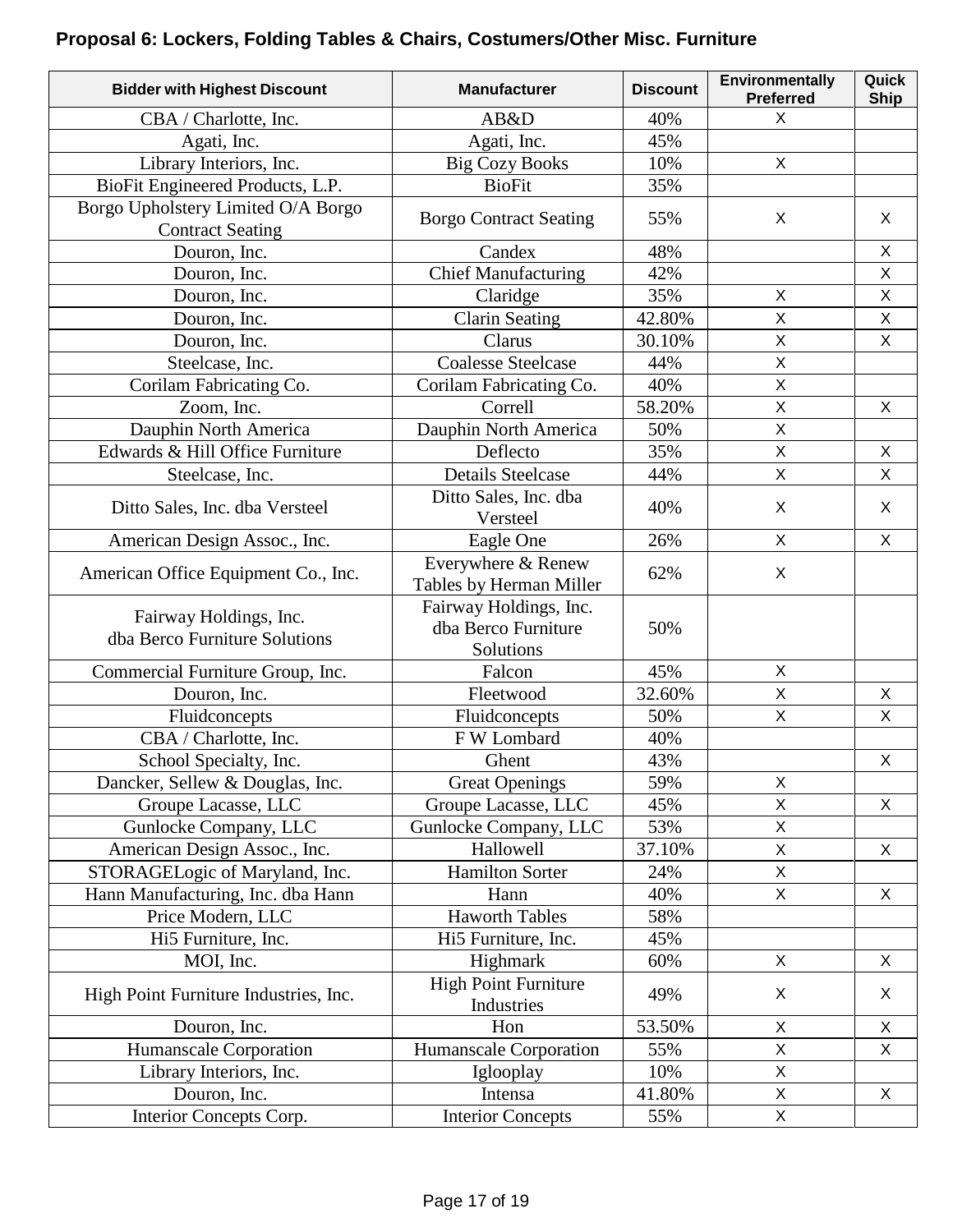### **Proposal 6: Lockers, Folding Tables & Chairs, Costumers/Other Misc. Furniture (continued)**

| <b>Bidder with Highest Discount</b>              | <b>Manufacturer</b>              | <b>Discount</b> | Environmentally<br><b>Preferred</b> | Quick<br><b>Ship</b> |
|--------------------------------------------------|----------------------------------|-----------------|-------------------------------------|----------------------|
| Ironwood Manufacturing dba Ironwood              | Ironwood                         | 40%             | X                                   | X                    |
| American Design Assoc., Inc.                     | <b>ISE</b>                       | 36.60%          | $\mathsf{X}$                        | $\mathsf{X}$         |
| Kimball Office, Inc.                             | Kimball Office, Inc.             | 53%             | $\mathsf X$                         | $\mathsf X$          |
| MOI, Inc.                                        | Knoll                            | 54%             | $\mathsf{X}$                        | $\mathsf{X}$         |
| Douron, Inc.                                     | Krueger International (KI)       | 42%             | $\mathsf X$                         | $\mathsf X$          |
| Washington Office Interiors, LLC                 | Krug                             | 45%             | $\mathsf X$                         | $\pmb{\times}$       |
| Lakeshore Learning Materials                     | Lakeshore Learning               | 7%              | $\mathsf{X}$                        |                      |
| American Design Assoc., Inc.                     | Leisure Craft                    | 27%             | X                                   |                      |
| Lesro Industries, Inc.                           | Lesro                            | 43%             |                                     | X                    |
| Sommer Metalcraft Corp.                          | Library Bureau Steel             | 40%             |                                     |                      |
| <b>DBA Library Bureau Steel</b>                  | <b>SafeStak</b>                  |                 |                                     |                      |
| Sommer Metalcraft Corp.                          | Library Bureau Steel             | 40%             |                                     |                      |
| <b>DBA Library Bureau Steel</b>                  | SpaceMax                         |                 |                                     |                      |
| Library Interiors, Inc.                          | Library Interiors Millwork       | 40%             | $\mathsf{X}$                        |                      |
| Douron, Inc.                                     | Magnuson                         | 25.60%          | X                                   | X                    |
| Marvel Group, Inc. dba Marvel                    | Marvel                           | 40%             | $\mathsf{X}$                        | X                    |
| <b>Maryland Correctional Enterprises</b>         | <b>Maryland Correctional</b>     | 0%              | X                                   |                      |
|                                                  | Enterprises                      |                 |                                     |                      |
| Maxon Furniture, Inc.                            | Maxon Furniture, Inc.            | 64%             | $\mathsf{X}$                        |                      |
| Melos, Inc.                                      | Melos Library                    | 40%             |                                     |                      |
| Edwards & Hill Office Furniture                  | Millennium Mat                   | 50%             |                                     | X                    |
| Douron, Inc.                                     | Mity-Lite Tables                 | 34.40%          | $\mathsf{X}$                        | $\mathsf{X}$         |
| Library Interiors, Inc.                          | Moduform/Library Bureau<br>Wood  | 25%             | X                                   |                      |
| School Specialty, Inc.                           | MooreCo                          | 46%             | X                                   | X                    |
| Liberty Systems, Inc.                            | Muzo                             | 30%             |                                     |                      |
| National Office Furniture                        | <b>National Office Furniture</b> | 50%             | $\mathsf{X}$                        | $\mathsf{X}$         |
| Shuttle System, LLC dba Navetta                  | Navetta                          | 20%             | $\mathsf{X}$                        |                      |
| Price Modern, LLC                                | <b>Nevers</b>                    | 50%             |                                     |                      |
| Zoom, Inc.                                       | <b>Nevins</b>                    | 58%             | $\mathsf X$                         |                      |
| Nova Solutions, Inc.                             | Nova                             | 45%             |                                     |                      |
| American Design Assoc., Inc.                     | <b>Palmer Hamilton</b>           | 32%             |                                     |                      |
| Palmieri Furniture                               | Palmieri Library Furniture       | 30%             | X                                   |                      |
| Paragon Furniture                                | Paragon Furniture                | 40%             | $\mathsf{X}$                        |                      |
| Douron, Inc.                                     | Penco Products                   | 46.10%          | $\mathsf X$                         | X                    |
| Douron, Inc.                                     | Peter Pepper                     | 21%             | X                                   | X                    |
| American Design Assoc., Inc.                     | PK-30 System                     | 38.50%          | $\mathsf{X}$                        | $\mathsf{X}$         |
| Rudolph's Office & Computer Supply               | Quartet                          | 40%             | $\mathsf X$                         | $\mathsf X$          |
| Regency Seating, Inc.                            | Regency Seating, Inc.            | 50%             |                                     | $\mathsf{X}$         |
| Arcon Resources, Inc. dba Revolution<br>Products | <b>Revolution Products</b>       | 50%             | X                                   |                      |
| School Specialty, Inc.                           | Rubbermaid Commercial            | 29%             |                                     | X                    |
| American Design Assoc., Inc.                     | Safco                            | 40.10%          | X                                   | X                    |
| American Design Assoc., Inc.                     | Sandusky Lee                     | 41.20%          | $\mathsf{X}$                        |                      |
| Douron, Inc.                                     | Shiffler                         | 5%              |                                     | $\mathsf{X}$         |
| Douron, Inc.                                     | SixInch                          | 21.10%          |                                     | X                    |
| Melos, Inc.                                      | Southern Aluminum                | 40%             |                                     |                      |